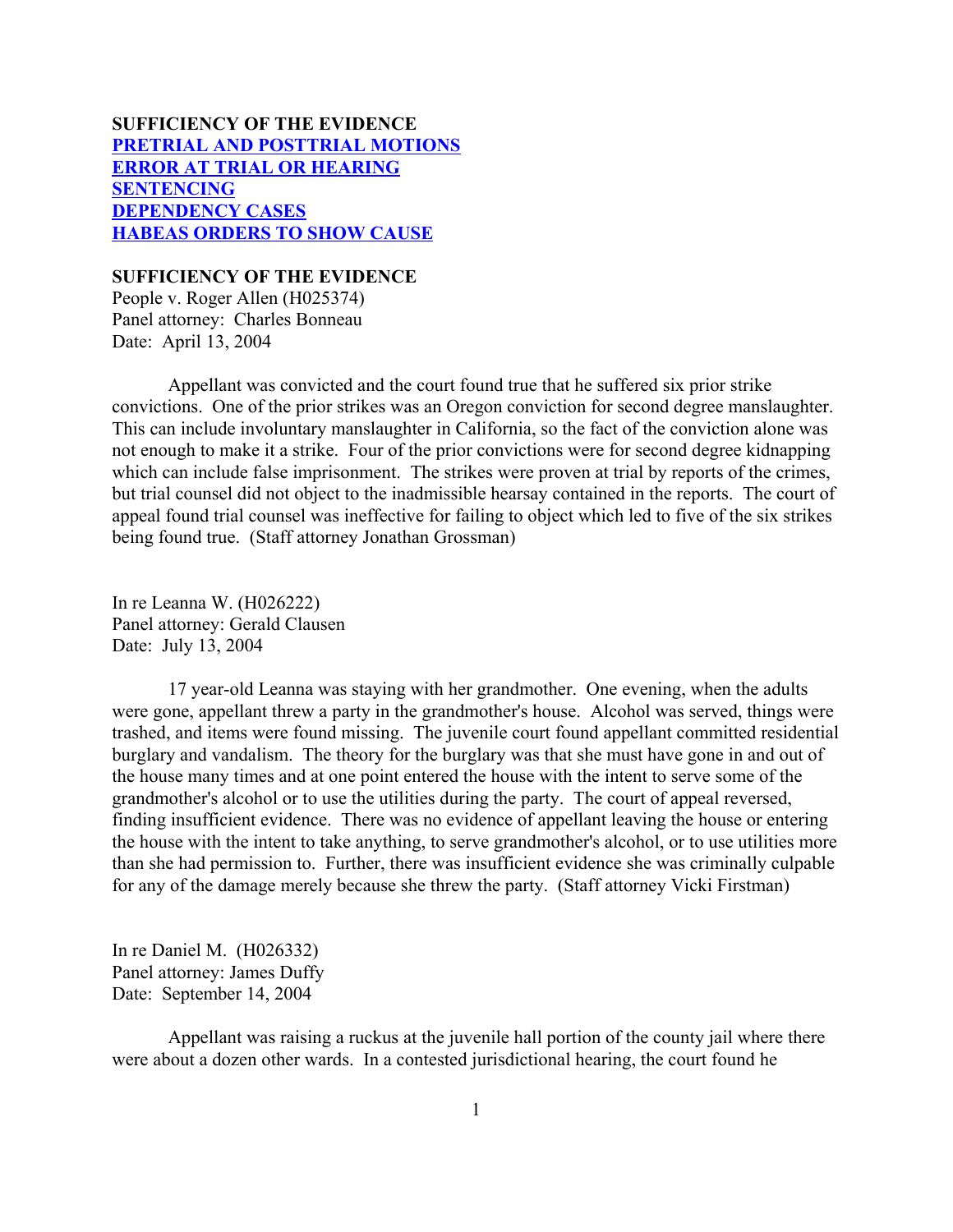<span id="page-1-0"></span>violated Penal Code section 415, disturbing the peace in a public place, among other offenses. The court of appeal found there was insufficient evidence. Juvenile hall is not a public place. (Staff attorney Jonathan Grossman)

## **PRETRIAL AND POSTTRIAL MOTIONS**

People v. Kexa Thephavongsa (H025462) Panel attorney: Margaret Marr Date: March 4, 2004

The case started when the police were looking for two Asian males in a white Toyota RAV4 that was believed to be involved in a residential burglary. The registered owner lived at a certain address in San Jose. Police went to the address and saw one of the suspects talk to a neighbor and then drive away in the RAV4; he was eventually arrested. A few hours later, police saw several people stand in front of the house. The officer contacted appellant, his mother, his sister, and a friend. No one matched the description of the remaining burglary suspect. Appellant explained his mother owned the house and he did not live there, though he had a room, received mail, and had clothing there. His brother lived in the house. The officer asked appellant to bring his brother outside. Appellant agreed and went into the house but did not return. The officer walked along the side of the house to the backyard where he saw appellant throw methamphetamine over the back fence. The trial court denied a motion to suppress. The court of appeal reversed. It held appellant had a reasonable expectation of privacy. The officers could not enter the backyard without probable cause and exigent circumstances, and there were neither. There was insufficient evidence appellant or his brother were suspects of the burglary, and appellant failing to return with his brother was not an exigent circumstance. (Staff attorney William Robinson)

People v. Fernando Gallardo (H026292) Panel attorney: Alan Stern Date: March 25, 2004

An officer learned from a confidential informant that appellant was selling drugs. Appellant was on probation and there was a warrant for his arrest. The officer learned he was staying at a certain motel. The officer arrived at the motel, obtained a pass key from the manager, and used it to enter the room. The court of appeal held that the knock notice requirement applied to probation searches and to executing an arrest warrant. The court ruled the officer failed to comply with the knock notice requirement, and the denial of the suppression motion was reversed. (Staff attorney Bill Robinson)

People v. Juan Sanchez-Martinez (H025745) Panel attorney: David Morse Date: April 2, 2004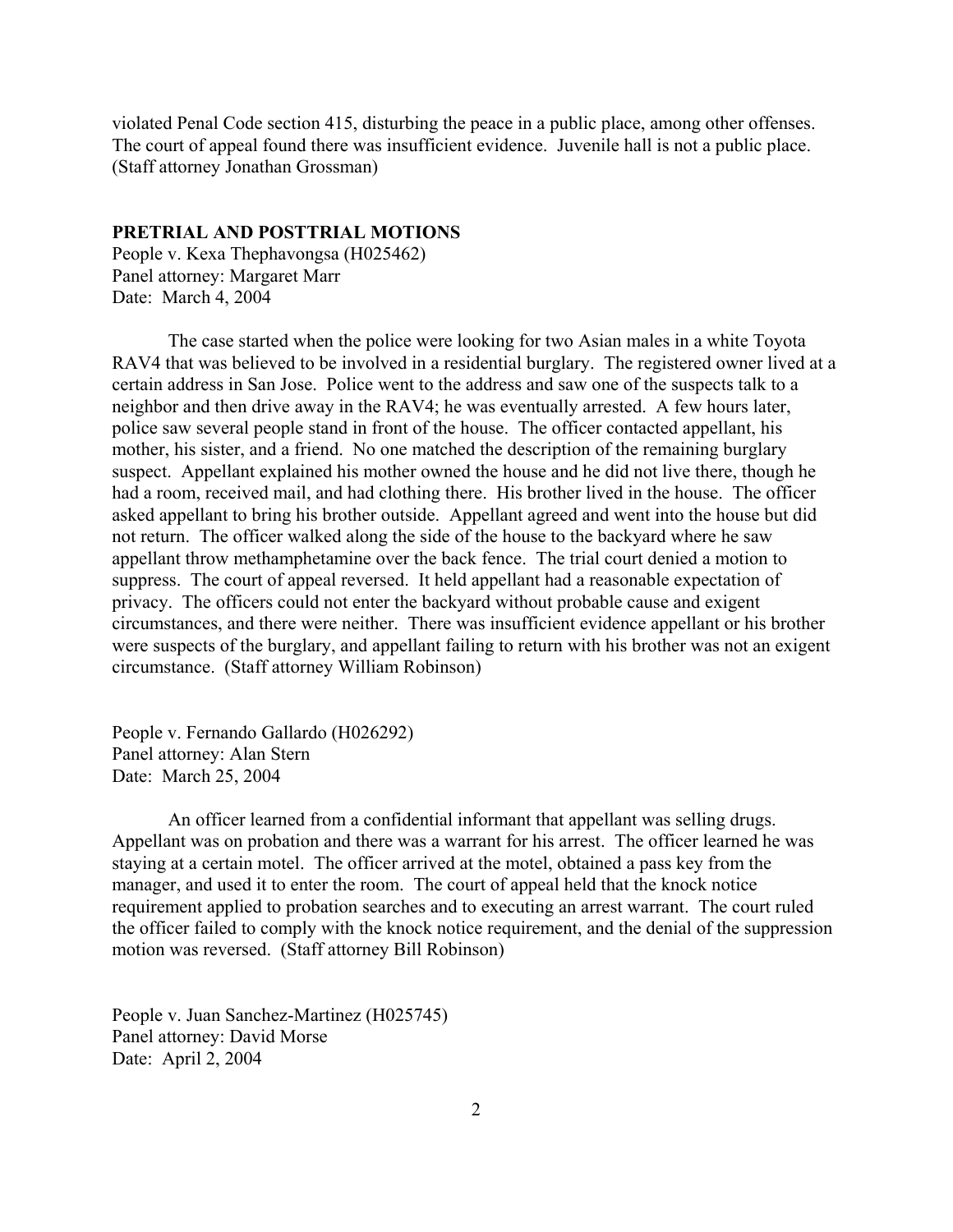Appellant was stopped possessing 30 boxes of pseudoephedrine. He pled guilty of possession with intent to manufacture methamphetamine and was sentenced to serve four years in prison. He had moved to withdraw his plea. He explained that he paid his attorney \$20,000. The attorney made several court appearances, and each time pressured appellant for more money. When appellant said he had no more money, the attorney explained to him that there was no choice but to plead guilty, but he would receive probation. Appellant said his attorney never discussed the elements of the case or specific defenses or the immigration consequences. In fact, appellant was unaware what the pseudoephedrine was for, did not know it would be used to manufacture methamphetamine, and was not going to profit from his duties. Appellant's testimony was corroborated by his wife who accompanied him in his discussions with his attorney. He had no record and was unfamiliar with the law. Trial counsel testified that he discussed the crime reports but could not remember if he discussed the specific elements or defenses. He did not remember if he discussed immigration consequences. The court of appeal reversed the denial of the motion to withdraw plea. It noted that appellant had a viable defense which was never explored. (Staff attorney Lori Quick)

People v. Francisco Hernandez (H026258) Panel attorney: Julie Schumer Date: May 14, 2004

The victim was shot dead, and a witness identified appellant as the shooter. There was evidence that the crime could have been committed by a third person, Orozco. At trial, the witness again identified appellant as the culprit, and she said she did not know Orozco. After the trial, the witness attempted to receive welfare. In order to qualify, she had to disclose who the father of her children was. She told a deputy district attorney that Orozco was the father of her daughter. Appellant moved for a new trial which was denied. The court of appeal reversed. It was undisputed this was legitimately newly discovered evidence. The court of appeal held it was material and required a new trial. (Staff attorney Bill Robinson)

People v. Lanard Watts (H025834) Panel attorney: Charles Holzhauer Date: May 21, 2004

Appellant was detained because he matched the description of a robbery suspect. A witness arrived for a show-up but did not identify him as the culprit. Nevertheless, the detention continued, and the officer began to notice appellant's speech was garbled. He noticed appellant had a rock-like substance in his mouth, which the officer suspected was cocaine. Eventually, cocaine was seized from appellant. The court of appeal reversed the denial of the motion to suppress evidence. Although the initial detention was justified, it was unreasonably prolonged after the witness failed to identify him. (Staff attorney Lori Quick)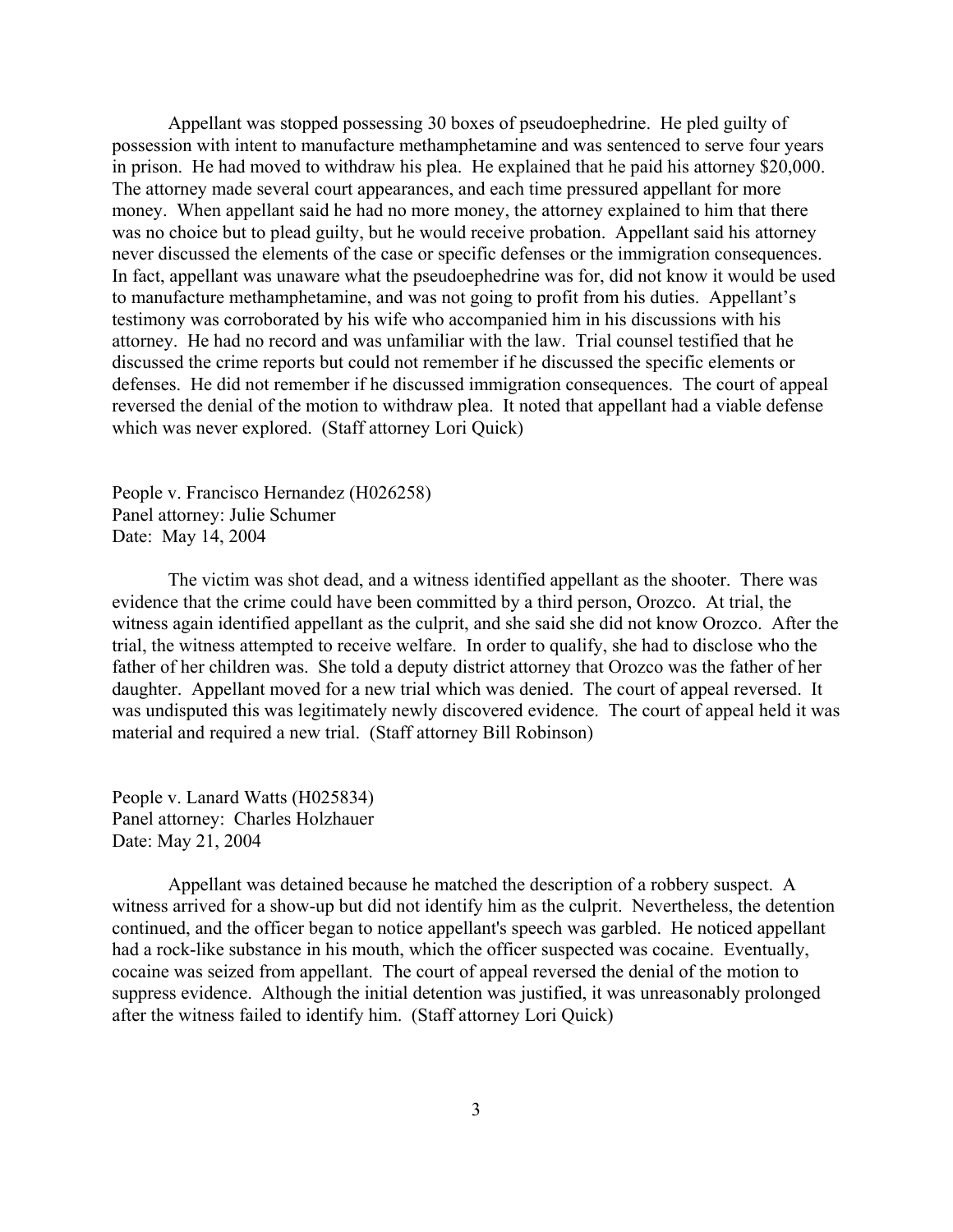People v. Mark Youtsey (H026199) Panel attorney: David Martin Date: June 10, 2004

Appellant pled no contest to petty theft with a prior and admitted he had a prior strike conviction. As part of the plea bargain, the court would send him to CRC, but he would serve 5 years in prison if he were unable to complete the program. CRC immediately sent him back, stating he did not qualify even for consideration. Appellant sought to withdraw his plea, stating that the promise for CRC was illusory because he never qualified for the program. The court of appeal agreed and reversed the trial court's denial of the motion. (Staff attorney Vicki Firstman)

People v. Andrew DeLeon (H021985) Panel attorney: Catherine White Date: July 15, 2004

Appellant was convicted of seven counts arising from some auto burglaries. The evidence against appellant was obtained from a traffic stop in which he was a passenger. During the stop, appellant tried to leave, but the officer would not allow it. The trial court found appellant was illegally detained. Upon reconsideration of the suppression motion, the court found appellant's detention and the officers subsequent searches were legal because the officers subsequently learned he was on probation. The court of appeal reversed, holding that the illegal detention of appellant merely because he was on probation, a fact then unknown to the officers, was illegal. (*People v. Saunders* (2003) 31 Cal.4th 318.)

People v. Brian Hoeninghaus (H025621) Panel attorney: Tutti Hacking Date: July 26, 2004

In a published decision, the court held that a probation search is not valid when the police officer did not know anyone was on probation. (Staff attorney Dallas Sacher)

People v. David Fickes (H024898) Panel attorney: Catherine White Date: September 1, 2004

Appellant was tried for attempted residential burglary and misdemeanor child molestation, involving two separate incidents. He was convicted of the felony and misdemeanor peeping, and he was sentenced to 30 years to life under the Three Strikes Law. The only evidence of identity for the felony was that he was in the area when the attempted burglary occurred. Appellant argued that the trial court erred in denying the motion to sever the counts. The court of appeal agreed that there were insufficient grounds for joinder under Penal Code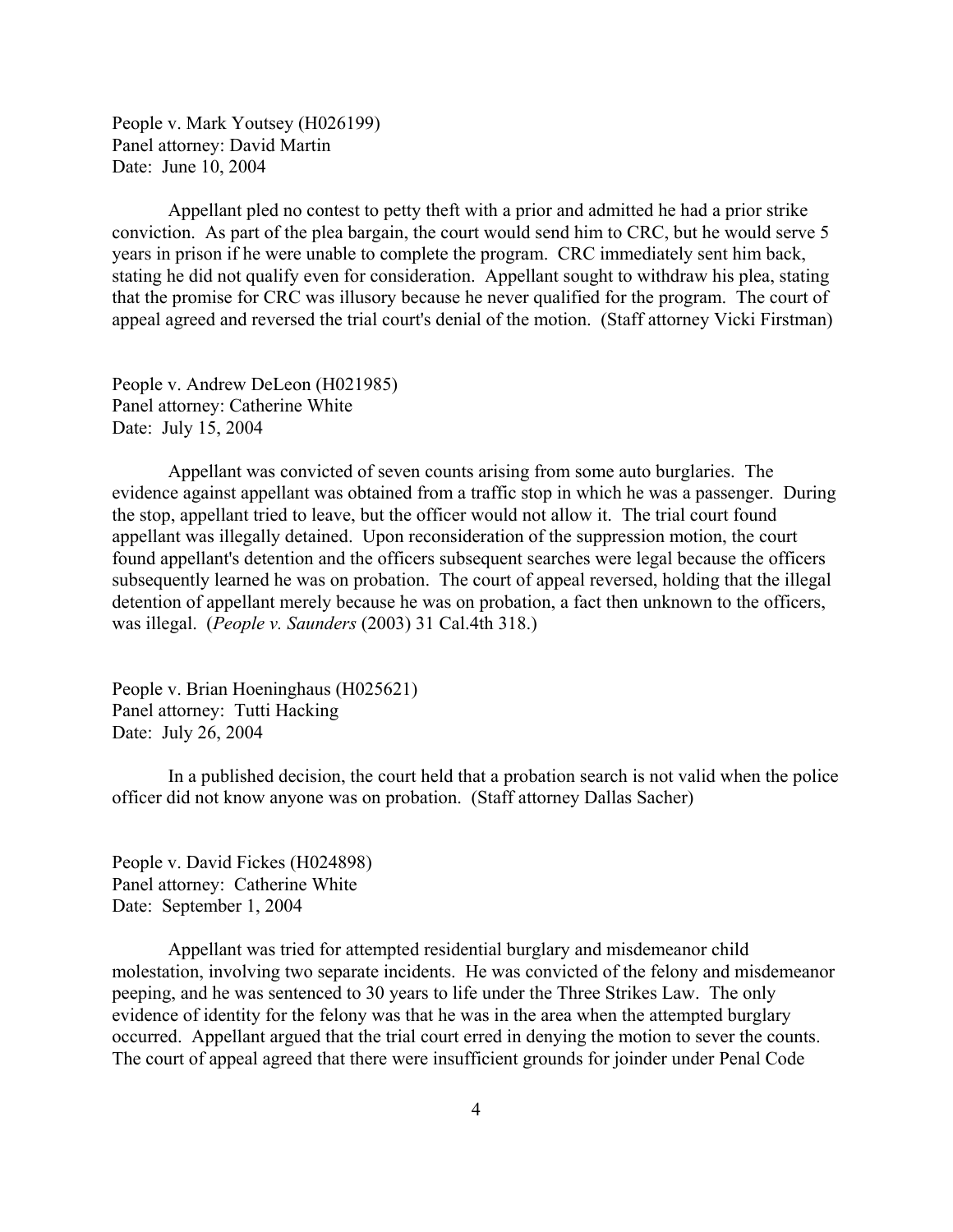<span id="page-4-0"></span>section 954, and the prejudice from the misdemeanor case affected the outcome on the felony case which was otherwise very weak. The judgment was reversed. (Staff attorney Lori Quick)

People v. Adrian Rivers (H026593) Panel attorney: Daniel Kritz Date: November 22, 2004

An informant told police appellant was selling drugs from his motel room. The police knocked on appellant's door at 2 a.m. and told him that he was suspected of selling drugs. Based on this information, they convinced appellant to step out of his room where he was questioned and his license was checked through dispatch. Officers eventually determined he was under the influence of drugs and arrested him. The court of appeal reversed the denial of the motion to suppress evidence. Appellant was detained when he was told to step out of his motel room because he was suspected of selling drugs. It was not a consensual encounter because a reasonable person would not believe he was free to disregard the officer's demands when told he is accused of committing a crime. The unverified tip from an informant was insufficient evidence to amount to reasonable suspicion. (Staff attorney Bill Robinson).

## **ERROR AT TRIAL OR HEARING**

People v. Oscar Cortez (H025693) Staff attorney: Jonathan Grossman Date: January 2, 2004

Appellant had a court trial and submitted on the transcript of the preliminary hearing transcript. The court of appeal agreed this was a slow plea. Since appellant was not advised of his rights to a jury trial nor did he waive his rights, the conviction was reversed.

People v. Joseph Ramirez (H024606) Panel attorney: Steven Schorr Date: January 6, 2004

Appellant was convicted of sexual battery by restraining the victim and penetration by duress against a teenage girl who lived in the same home. Because he was also convicted of molesting another girl, he was sentenced to serve 45 years to life under the One Strike Law, Penal Code section 667.61 for committing an enumerated offense against two or more victims. The acts against the teenage girl consisted of appellant inappropriately touching the girl as they lay on her bed which was the top bunk. The prosecutor argued that he was twice as big, the only male adult in the home, and she was effectively cornered on the top bunk. The court of appeal disagreed, holding there was insufficient evidence of duress or restraint. As a consequence, the One Strike Law no longer applied, and appellant was entitled to a new sentencing hearing. (Staff attorney Dallas Sacher)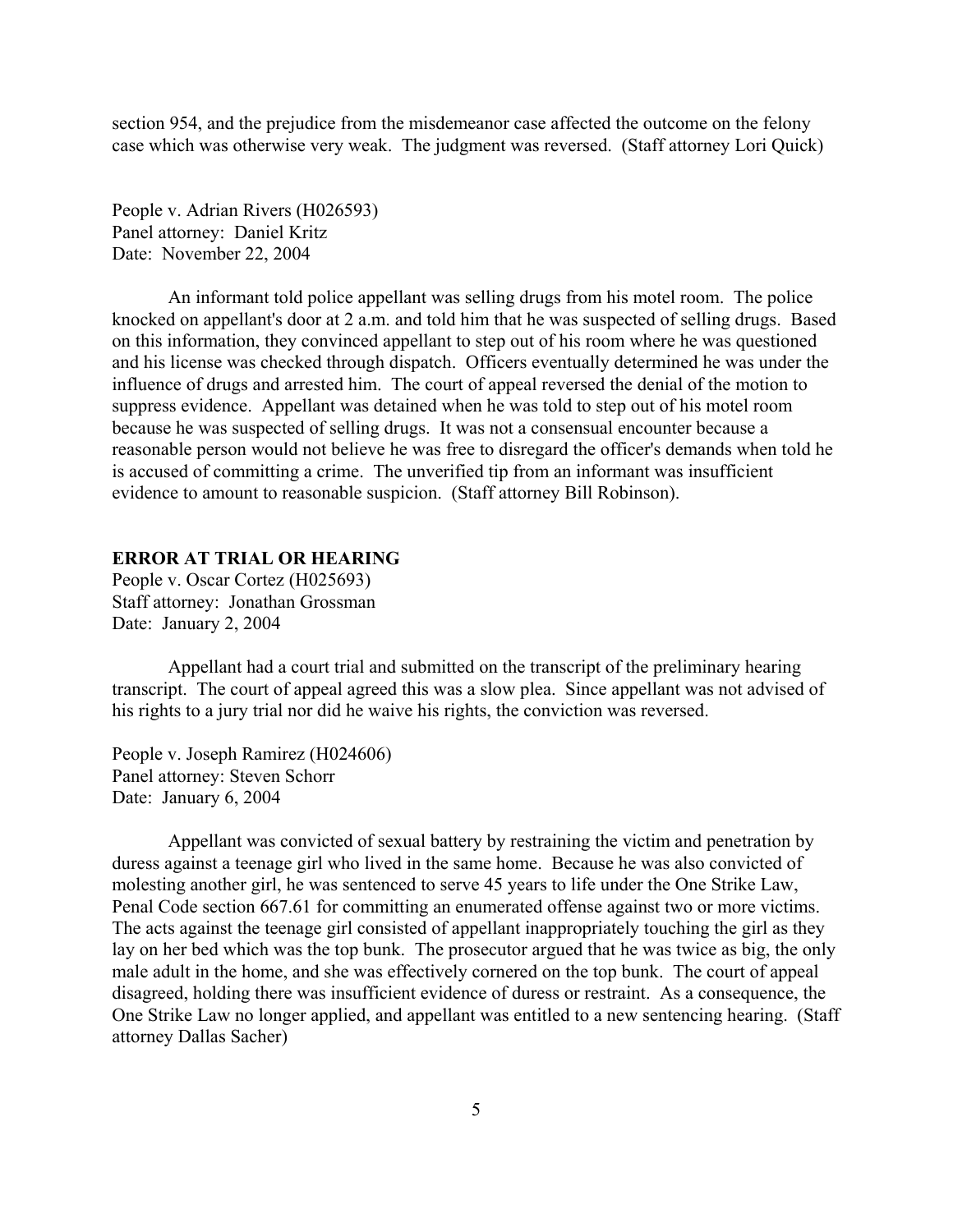People v. Lloyd Taylor (H024303) Panel attorney: Robert Bryzman Date: January 21, 2004

Appellant was convicted in a court trial of failing to register. Appellant testified he did register and tried to comply with the law but he did not understand additional registration requirements. In rendering the verdict, the trial court stated appellant's actions qualified as willful as defined in CALJIC. The court of appeal reversed, holding that the evidence must show the defendant understood his obligation to register to be guilty of knowingly failing to register. (Staff attorney Dallas Sacher)

People v. Sean Sarik (H024870) Panel attorney: Patricia Bell Date: January 23, 2004

The court held that the group beating instruction (CALJIC No. 17.20) is erroneous because the defendant could be found to commit the enhancement without personally inflicting great bodily injury. (Staff attorney Lori Quick)

People v. James Westfall (H025500) Panel attorney: Gerald Clausen Date: January 29, 2004

A jury convicted appellant of DUI(a) but acquitted him of DUI(b). The offense was a felony because he suffered three prior DUIs within seven years. One of the two officers present during the arrest testified. The defense argued the failure to call the second officer showed the jury should not trust the testifying officer. The prosecutor argued in rebuttal that the other officer would have testified the same. The court of appeal held this is misconduct because the prosecutor was arguing facts not in evidence and asking the jury to draw unreasonable inferences as to what the non-testifying officer would have said. During deliberations, the jury suggested it might be deadlocked. The judge recessed for the day and told the jurors to "mull the case over" the evening and consider the evidence that was presented. The court of appeal agreed that this instruction conflicted with the jurors' legal duty not to deliberate after they separated. The court found the two errors to be prejudicial. (Staff attorney William Robinson)

People v. Nhan Chi (H024508) Panel attorney: Ozro Childs Date: February 5, 2004

The court of appeal reversed another finding of personally inflicting great bodily injury because the jury was instructed it could find it true based on a "group beating" theory. (Staff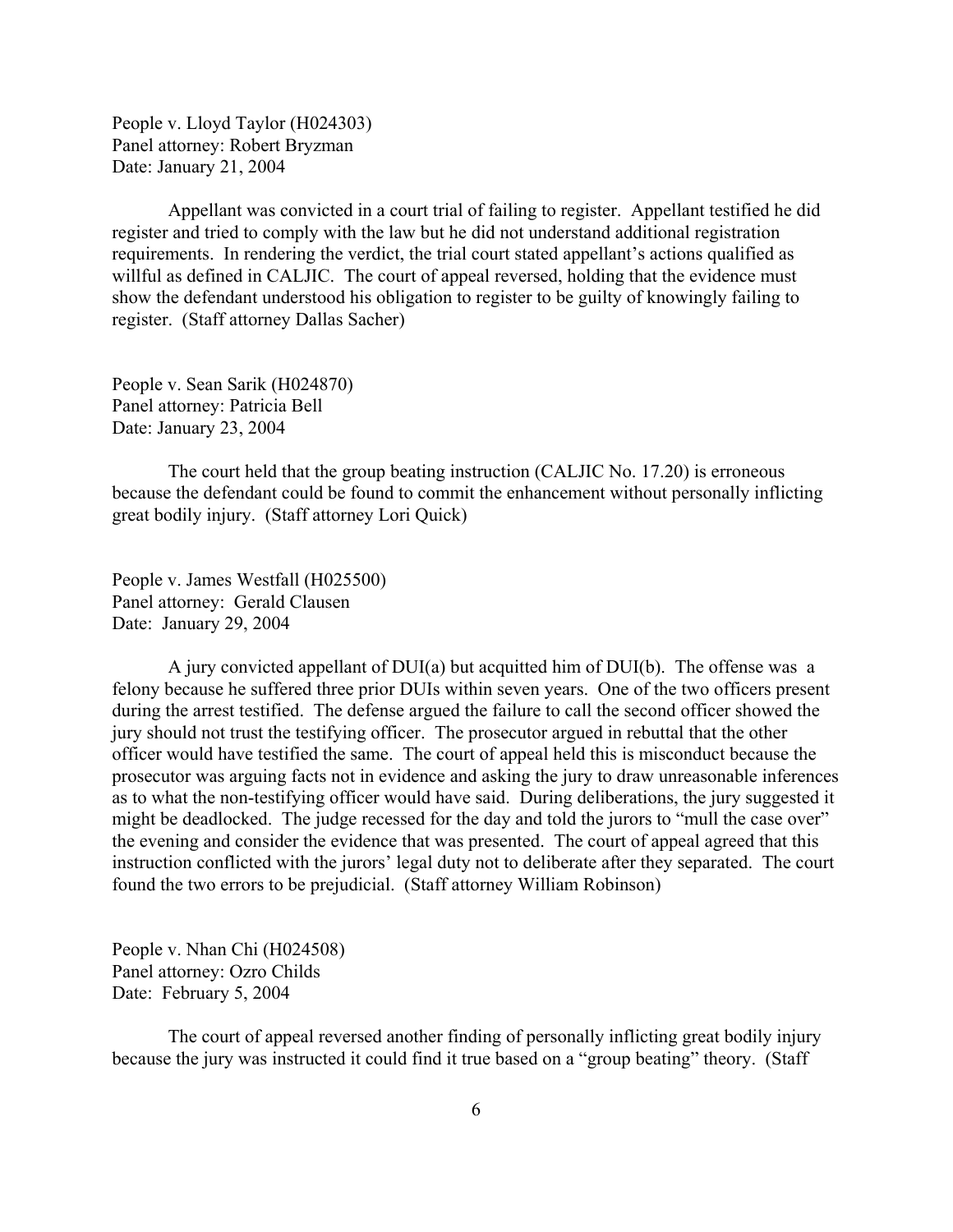attorney Lori Quick)

People v. Deric Little (H024757) Panel attorney: Elaine Forrester Date: February 9, 2004

Defendant was on trial for child endangerment and a misdemeanor count of being under the influence. During the trial, trial counsel stipulated he was guilty of being under the influence. In a published decision, the court of appeal reversed, holding that when trial counsel stipulates that the defendant is guilty of a charge, the defendant must be advised he is waiving his rights as if it were a slow plea or a guilty plea. (Staff attorney Michael Kresser)

People v. Michael Rhines (H025664) Panel attorney: Robert Derham Date: February 10, 2004

In a court trial, appellant was convicted of committing domestic violence and assault with a deadly weapon. Under the Three Strikes Law, he was sentenced to serve 25 years to life in prison. He never personally waived his right to a jury. Under the California Constitution, waiver of the right to jury is valid only if the court obtains a personal waiver from the defendant. The judgment was reversed. (Staff attorney Paul Couenhoven)

People v. Tuyen Tran, et al. (H025355) Panel attorneys: Paul Carroll and Julie Schumer Date: March 12, 2004

A jury found the appellants guilty of attempted murder by using a firearm causing great bodily injury in furtherance of a gang. They were sentenced to serve life in prison. During a break in deliberations, the mother of one of the defendants approached a juror about the trial when she was in the restroom. The juror had disclosed the incident to the foreperson and said she was concerned for her safety because this was a gang case. The trial court conducted a limited investigation and concluded there was insufficient cause for removing her. Soon after the incident, the jury returned a verdict of guilty and found the enhancements to be true. The court of appeal reversed because the trial court failed to conduct an adequate investigation. (Staff attorney Dallas Sacher).

People v. Darcius Butler (H025033) Panel attorney: Thomas Singman Date: April 6, 2004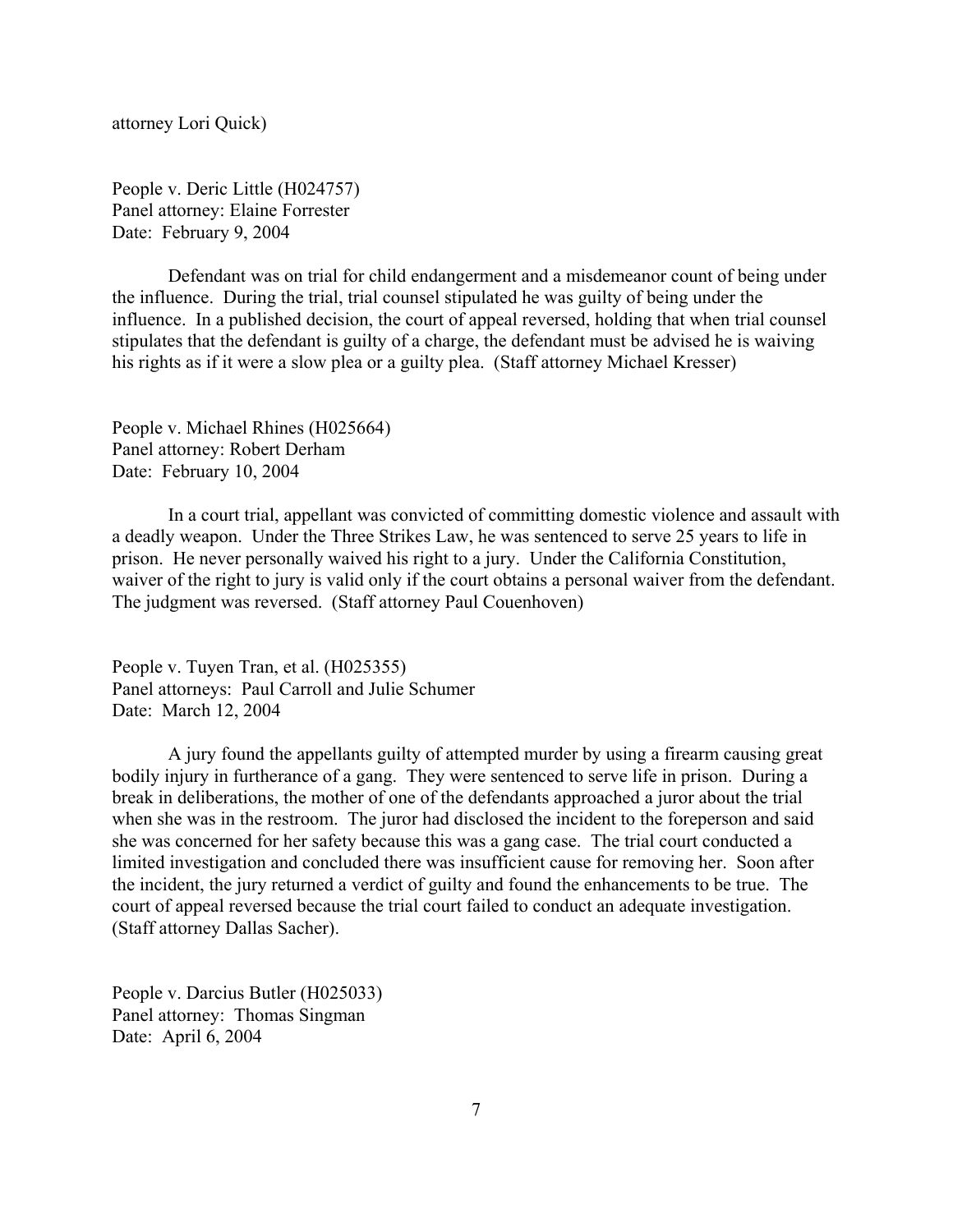A jury convicted Butler of participating in a home invasion robbery which led to a murder. He was sentenced to serve life in prison. The evidence that Butler was at the crime was weak. He also presented an alibi defense. In limine, Butler's trial counsel successfully moved to exclude evidence that he was on parole, and the court directed the prosecutor to admonish the witnesses not to mention this fact. When one of the officers testified, he was asked on direct examination whether appellant's hair style had changed. The officer's response was, "I spoke to his parole officer." Appellant immediately moved for a mistrial on the ground that the evidence was already ruled to be excluded and the officer's answer was nonresponsive; he also argued that an admonition would not cure the prejudice. During closing argument, the prosecutor argued how the officer spoke to the parole agent about appellant's hair style which was met with an admonition from the court. The court of appeal reversed. The evidence was gratuitous, inadmissible, and unduly prejudicial even with an admonition. Since the evidence against Butler was weak, reversal was required. (Staff attorney Michael Kresser)

People v. Miguel Zarazua (H025472) Panel attorney: Peter Estern Date: April 20, 2004

Appellant was charged with domestic violence and rape of his girlfriend. The prosecution was unable to subpoena the alleged victim for trial. Consequently, a videotape of her interview with the police was admitted pursuant to Evidence Code section 1370 over appellant's confrontation objection. The court of appeal reversed. Under the newly decided case of *Crawford v. Washington* (2004) 124 S.Ct. 1354, the videotaped interview violated the confrontation clause because it was testimonial hearsay without providing the defendant an opportunity to cross-examine the declarant. (Staff attorney Vicki Firstman)

People v. Fernando Dominguez (H022727) Staff attorney: Dallas Sacher Date: May 12, 2004/December 14, 2004

Appellant and a codefendant were charged with rape, kidnapping, and first degree murder. It appeared from the facts that the codefendant killed the victim, but the instructions on felony murder did not describe when appellant could be found guilty of felony murder based on the codefendant killing the victim. Instead, the instruction told the jury appellant could be guilty whenever the victim is killed during the commission of a certain felony. This was not the state of the law. Consequently, the court of appeal reversed in a published decision. The Supreme Court granted review and remanded it to the court of appeal. The court of appeal again reversed the convictions for felony murder and kidnapping in a published decision.

People v. Delano Tolden (H024538) Panel attorney: Victoria Stafford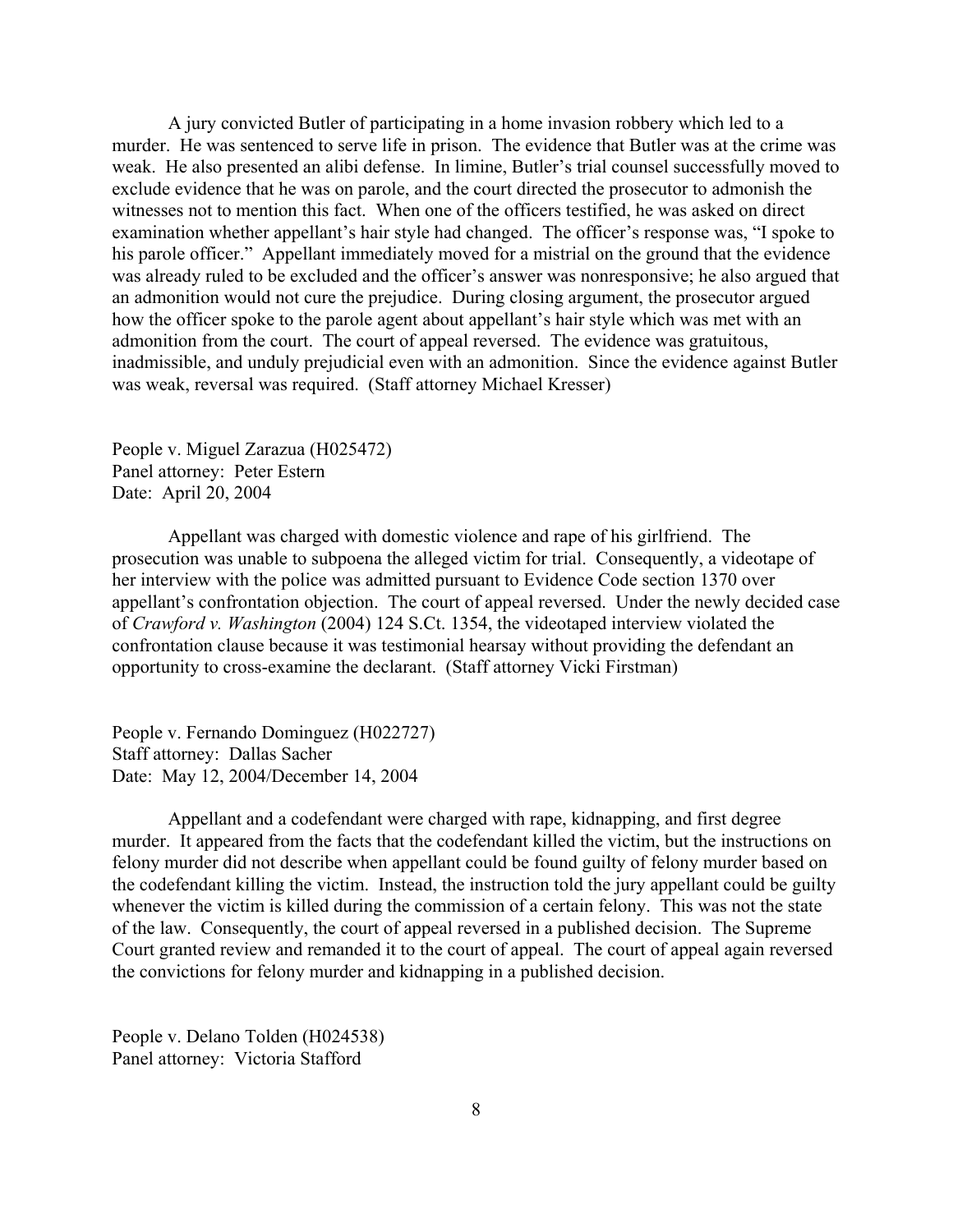Date: May 27, 2004

Appellant was convicted after a court trial of failing to register. Evidence showed he was developmentally disabled. In finding appellant guilty, the trial court said that appellant's intent was irrelevant; he failed to register. The court of appeal reversed because the failure to register must be willful. (Staff attorney Lori Quick)

People v. Rozmin Pirwani (H025395) Panel attorney: Brian Pori Date: June 21, 2004

An elderly woman accused appellant of embezzling a large amount of her money just before she died. At trial, her statement to a social worker and her videotaped statement to a police officer was admitted under Evidence Code section 1380. The jury convicted. In a published opinion, the court of appeal agreed the statements were inadmissible testimonial hearsay in violation of the confrontation clause under *Crawford v. Washington* (2004) 124 S.Ct. 1354. The conviction was reversed. (Staff attorney Lori Quick)

People v. Dean Landon (H026011) Staff attorney: Lori Quick Date: July 6, 2004

Appellant was convicted of grand theft from an elder in count one, grand theft in counts two and three, and grand theft auto in count four. Counts one and two concerned the same theft. The court of appeal agreed that he could not be convicted of count two because count one is a more specific offense.

People v. Joaquin Espinoza (H026266) Panel attorney: Lori Klein Date: July 13, 2004

Appellant was sentenced to serve 75 years to life in prison after jury trial. The primary evidence against him was statements made by the complaining witness to the police; she did not testify at trial. The court of appeal reversed in light of *Crawford v. Washington* (2004) 541 U.S. \_\_, 124 S.Ct. 1354. (Staff attorney Paul Couenhoven)

People v. Jaime Jasso et al. (H025464) Panel attorneys: Ruth McVeigh and Irma Castillo Date: July 16, 2004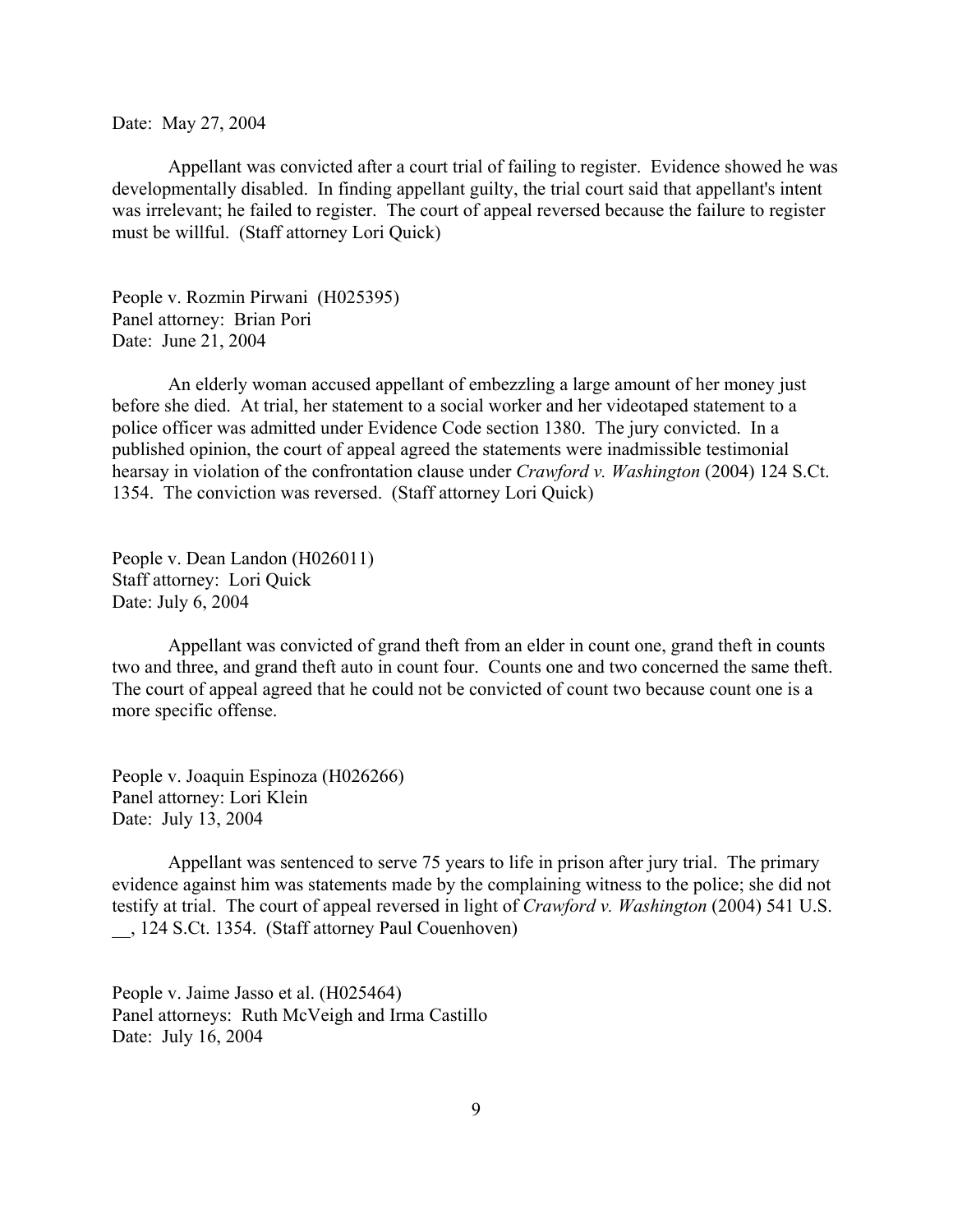Appellants were charged with conspiracy. In instructing the jury, the court failed to instruct the jury on the target offense. This required reversal. (Staff attorney Lori Quick)

People v. Carlos Lazalde (H022775) Panel attorney: Richard Krech Date: July 19, 2004

Appellant was searched based on a warrant that appears to have been invalid and because he was on probation, though the officers were unaware of this fact during the search. The court did not address the invalid warrant but found the search was a lawful probation search. Subsequently, the California Supreme Court decided *People v. Sanders* (2003) 31 Cal.4th 318. In light of this, the court of appeal reversed in a published decision. The matter was remanded for the superior court to consider whether the warrant was valid. (Staff attorney Lori Quick)

People v. Loren Herzog (H023906) Panel attorney: Eric Multhaup Date: August 18, 2004

Appellant was charged with five counts of murder. The jury convicted him of three of them and found him not guilty of the remaining two. Each of the murders were actually committed by his long-time friend, but appellant was allegedly culpable as an aider and abettor. Appellant was subject to seven custodial interrogations spanning six days. The trial court ruled that appellant invoked his right to silence in the earlier interrogations, even though the officers continued to question him. The trial court suppressed his statements after the invocations. The trial court admitted statements from the last three interrogations which occurred on the final two days. Appellant argued the statements should have been suppressed because they were involuntary as a result of the officers continuing to question him after he invoked his right to silence during the earlier interrogations. The court of appeal agreed. Although it is not categorically forbidden to reinterrogate after a break a suspect who had invoked the right to silence, in this case it was concluded that under the totality of the circumstances the statements were coerced. The police had disregarded previous invocations, interrogated him over a prolonged period of time, delayed arraignment to continue interrogations before the inevitable appointment of counsel, denigrated the usefulness of defense counsel when he asked about being assisted with counsel, falsely told him that the codefendant had implicated him, and implied that if he confessed the consequences would be less serious. The court decided the error was prejudicial. There was no other evidence of him being culpable of two of the murders. Although there was some evidence implicating him in the third murder, it could not be said his statements did not have a powerful effect in the jury returning its verdict. The judgment was reversed in its entirety. (Staff attorney Dallas Sacher)

People v. Kelsie Banks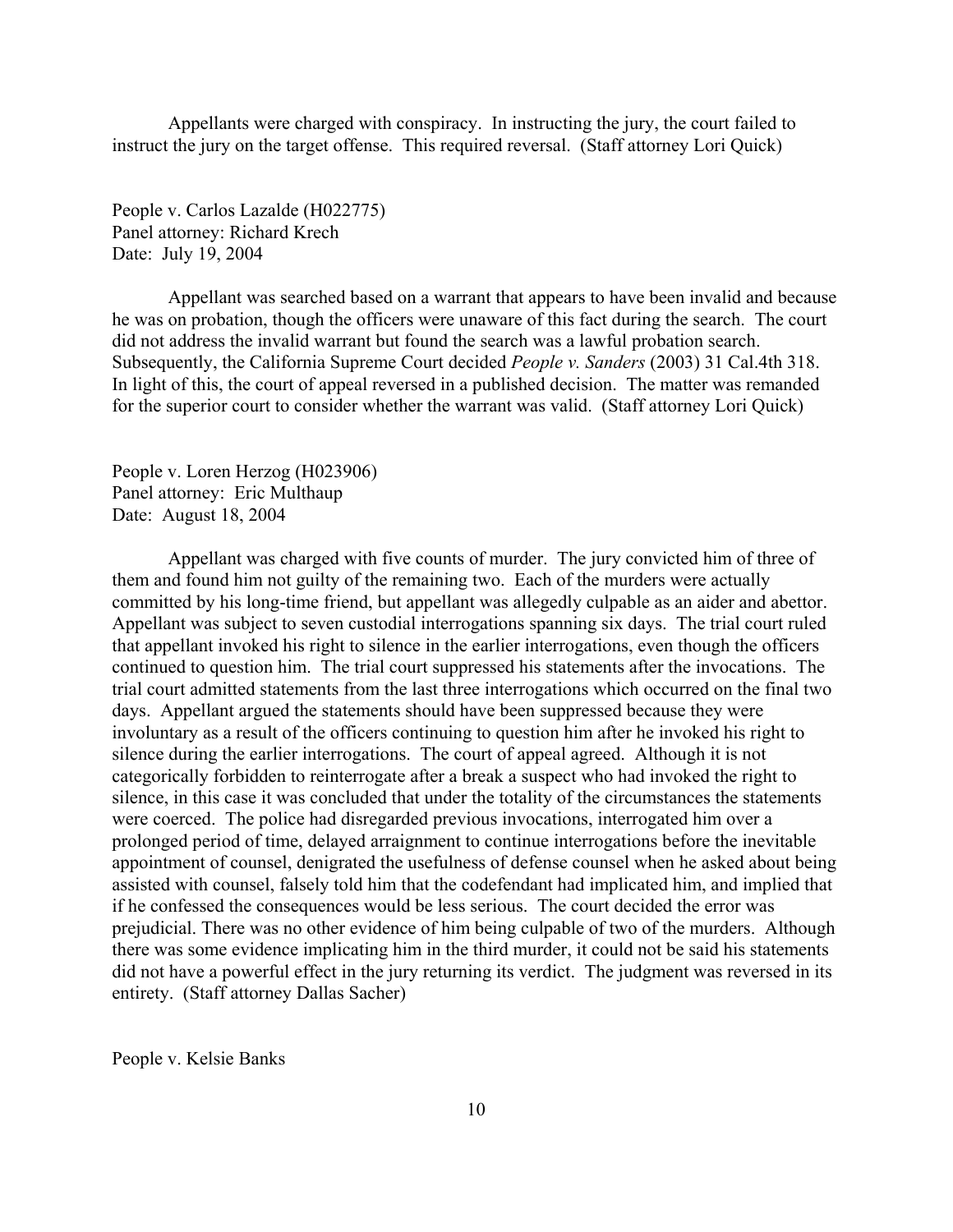Panel attorney: Douglas Kane Date: September 9, 2004

Appellant was charged with possessing a shank in prison. On the day of trial, he requested a continuance. The motion was denied. He then pled guilty with the promise that he could appeal the denial of the continuance. This was an illusory promise because the denial of a continuance cannot be contested on appeal after a plea. The court of appeal reversed the judgment. (Staff attorney Jonathan Grossman)

People v. Truong Nguyen (H025988) Panel attorney: Alex Green Date: September 13, 2004

A jury convicted appellant of residential burglary. At trial, the prosecution rejected an offer by the defense to stipulate that the break-in was committed with the requisite specific intent. Instead, the prosecution introduced uncharged prior burglary to show intent. The court of appeal reversed, holding that under the circumstances of the case, the trial court should have compelled the prosecution to accept the stipulation. Accordingly, the evidence of the other crime was irrelevant and highly prejudicial. (Staff attorney Vicki Firstman)

People v. Fidel Hernandez (H025946) Panel attorney: Katarzyna Kozik Date: October 22, 2004

A jury convicted appellant of murder. At trial, it was learned appellant and the victim were selling drugs, and they stored the drugs and money in a public storage locker. Although they generally got along, they were heard having a heated argument just before Christmas 2001. A few weeks later, they met near the locker, and appellant killed the victim. He claimed he acted in self-defense. In instructing on imperfect self-defense, the court modified CALJIC No. 5.17 to state that the defense was unavailable when the defendant's "wrongful conduct" created the actual but unreasonable belief in the need to defend himself. The court of appeal decided the modified instruction was erroneous because the correct law would require withdrawal of the defense only if the defendant's illegal conduct led to the circumstances requiring the perceived need to defend himself. The court of appeal also decided the trial court erred in not instructing on a provocation theory for voluntary manslaughter. (Staff attorney Bill Robinson)

People v. Sterling Brown (H026138) Panel attorney: Mark Farbman Date: October 26, 2004

When appellant was arrested, police questioned him without advising him of his *Miranda*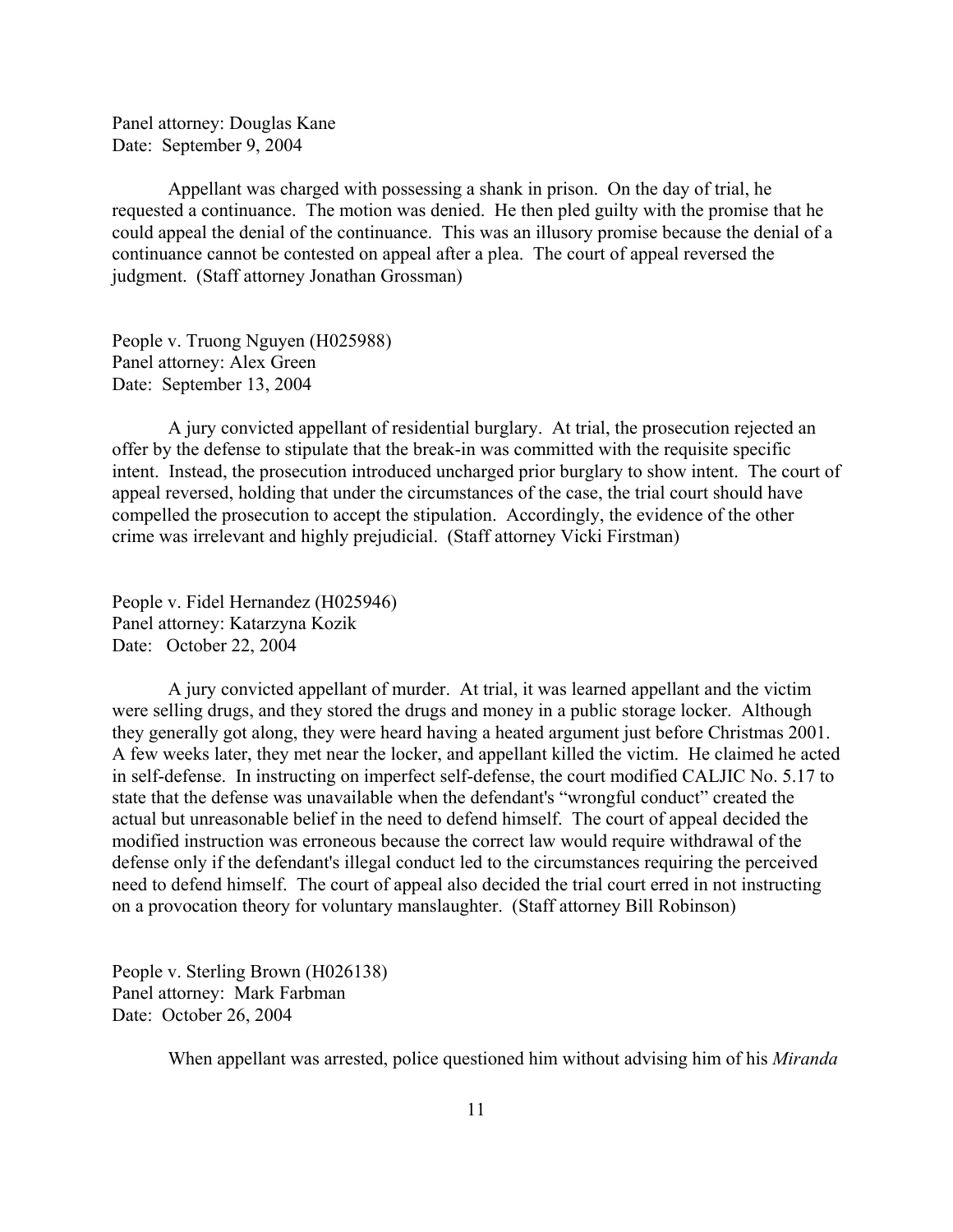rights. Midway through the interrogation, he was advised of his *Miranda* rights which he waived, and he repeated the same answers. The court of appeal reversed, holding the interrogation should have been suppressed under *Missouri v. Seibert* (2004) 124 S.Ct. 2601. (Staff attorney Bill Robinson)

People v. Jayson Hughes, et al. (H025863) Panel attorneys: Lora Martin Gary Crooks Date: October 29, 2004

Appellants were charged with assault with a firearm (Pen. Code, § 245, subd. (b).) After a court trial, the court found them guilty of assault with a deadly weapon, not a firearm (Pen. Code,  $\S$  245, subd. (a)(1).) The court of appeal decided that assault with a deadly weapon was not a lesser included offense, and the court lacked the authority to reduce the charge to a lesser related offense. Since the court acquitted them of assault with a firearm, the court of appeal reduced the convictions to misdemeanor assault. (Staff attorney Jonathan Grossman)

People v. Charles Woodridge (H026445) Panel attorney: Paul Demeester Date: November 22, 2004

After a court trial, appellant was convicted of appropriating lost property and grand theft based on appellant taking money that was mistakenly forwarded to his account at E\*Trade. The court of appeal held appellant could be convicted one only one of the counts because they both described the same act and merely described alternative theories of culpability. (Staff attorney Paul Couenhoven)

People v. Hilario Catano (H026631) Staff attorney: Williams Robinson\ Date: December 6, 2004

After accepting a plea bargain, appellant moved at the sentencing hearing to "fire" retained counsel and have another attorney, perhaps an appointed attorney, to represent him. After holding an in camera hearing pursuant *People v. Marsden* (1970) 2 Cal.3d 118, the court denied the motion. The court of appeal reversed, holding that a defendant has an absolute right to fire retained counsel upon making a timely motion, and the standards for replacing appointed counsel under *Marsden* did not apply.

People v. Roderick Norman Panel attorney: Ann Vandepol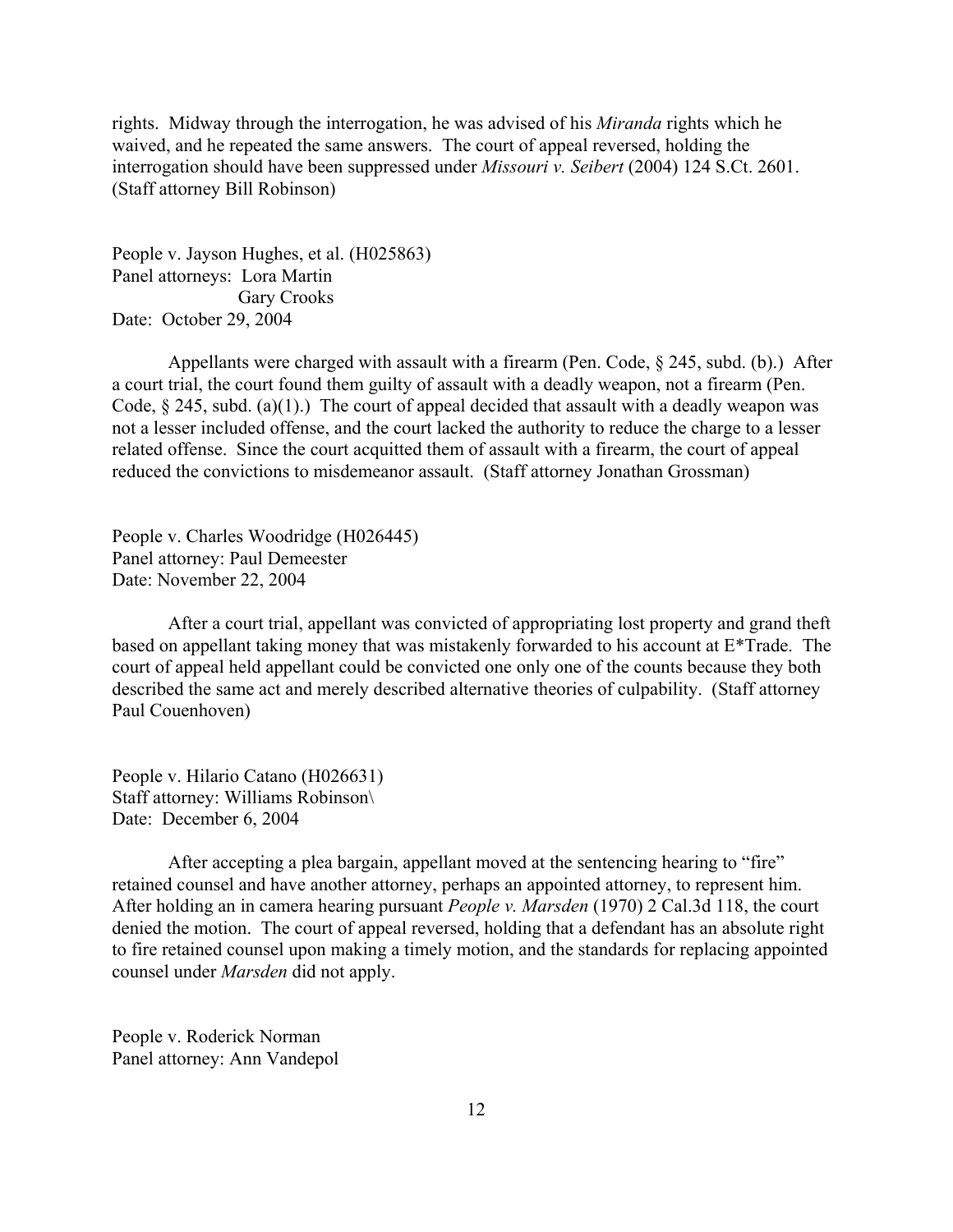<span id="page-12-0"></span>Date: December 15, 2004

Among other things, appellant was charged with resisting arrest. The court instructed the jury that a "peace officer is engaged in the lawful performance of his duties when he attempts to detain a person who flees from police without provocation in area known for heavy narcotics trafficking." The court of appeal reversed the conviction, holding that the instruction created an illegal mandatory presumption. (Staff attorney Dallas Sacher)

People v. John Lara (H026893) Panel attorney: Gordon Brownell Date: December 17, 2004

Appellant was convicted of 23 crimes and sentenced to serve 195 years to life consecutive to 16 years 8 months (if he were sentenced when Thomas Jefferson was inaugurated, then today he would still have six more years to serve before he would be eligible for parole). The trial court failed to instruct the jury on count 21, though it did properly instruct the jury on related offenses. The court of appeal held the complete failure to instruct on the elements of the offense automatically required reversal. (Staff attorney Bill Robinson)

People v. Jaime Hernandez (H026408) Panel attorney: Joseph Shipp Date: December 22, 2004

Appellant was found guilty of three counts of murder with a gang enhancement. The trial court imposed an additional ten years for the gang enhancement. The court of appeal held that subdivision (b) of Penal Code section 186.22 required that appellant not be eligible for parole for 15 years and the additional ten year term was unauthorized. Further, appellant should receive an additional four days of presentence credits. (Staff attorney Bill Robinson)

### **SENTENCING**

In re Cheryl Chavez, et al. (H025709) Panel attorney: Steve DeFilippis and Keith Wattley Date: January 5, 2004

Cheryl and gilbert Chavez were convicted in 1998 of filing a false state tax return. At the time, the penalty for the crime was "not more than three years" in prison. In *In re Hagen* (2001) 88 Cal.App.4th 378, the court held the statutory language meant it the indeterminate sentencing law applied. Effective January 1, 2002, the statute was changed to make the punishment fall within the determinate sentencing law. The defendants were originally sentenced under the indeterminate sentencing law. They filed petitions for writ of habeas corpus in the superior court claiming the statutory amendment applied retroactively to them. The superior court agreed, and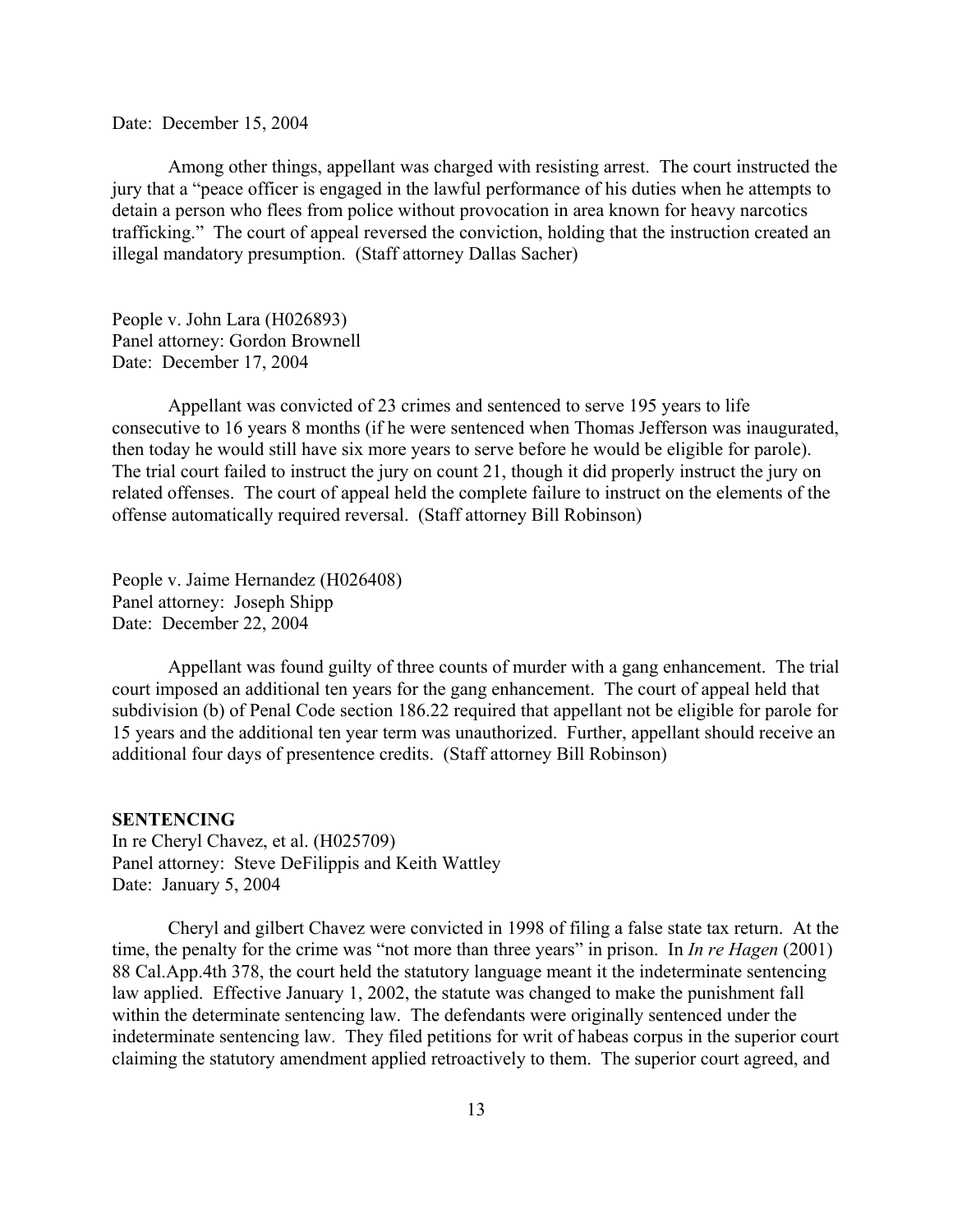the prosecution appealed. In a published decision, the court of appeal agreed that the amendment applied retroactively. (Staff attorney Michael Kresser)

People v. Steven Palmer (H025653) Staff attorney: Jonathan Grossman Date: January 15, 2004

Appellant was convicted of selling bunk drugs (Health & Saf. Code, § 11355) in count one and the possession or manufacture of bunk drugs for sale (Health & Saf. Code, § 109575) in count two. The court sentenced him to prison and ordered him to pay \$5000 in attorney fees and a drug lab fee and drug program fee for both counts. The court of appeal struck the attorney fees because there was insufficient evidence of an ability to pay. The court struck the fines for count two because they do not apply to a violation of section 109575. Finally, the restitution fines were reduced to reflect the actual amount imposed by the court at sentencing.

People v. Jesse Yates (H025463) Staff attorney: Lori Quick Date: January 15, 2004

Appellant pled no contest to commercial burglary and petty theft with a prior based on an incident where he entered a store and stole an item. The Attorney General conceded on appeal that the two counts should have been stayed pursuant to Penal Code section 666.

People v. Enrique Tantaruna (H025986) Staff attorney: Jonathan Grossman Date: January 16, 2004

Appellant was arrested for committing some drug crimes in 1989, and then he disappeared for 13 years. In 2002 he was caught and he eventually pled no contest to the charges. Two of the four counts were stayed pursuant to Penal Code section 654. The court of appeal agreed that the fines for the two counts that were stayed also must be stayed. The ex post facto clause prohibited imposing a parole revocation restitution fine because section 1202.45 did not exist when the crimes were committed. Finally, the penalty assessments must be reduced to \$6 for every \$10 of the remaining fine because the ex post facto clause prohibited increasing the assessments after the crimes were committed.

In re Christopher F. (H026060) Panel attorney: Daniel Kritz Date: January 16, 2004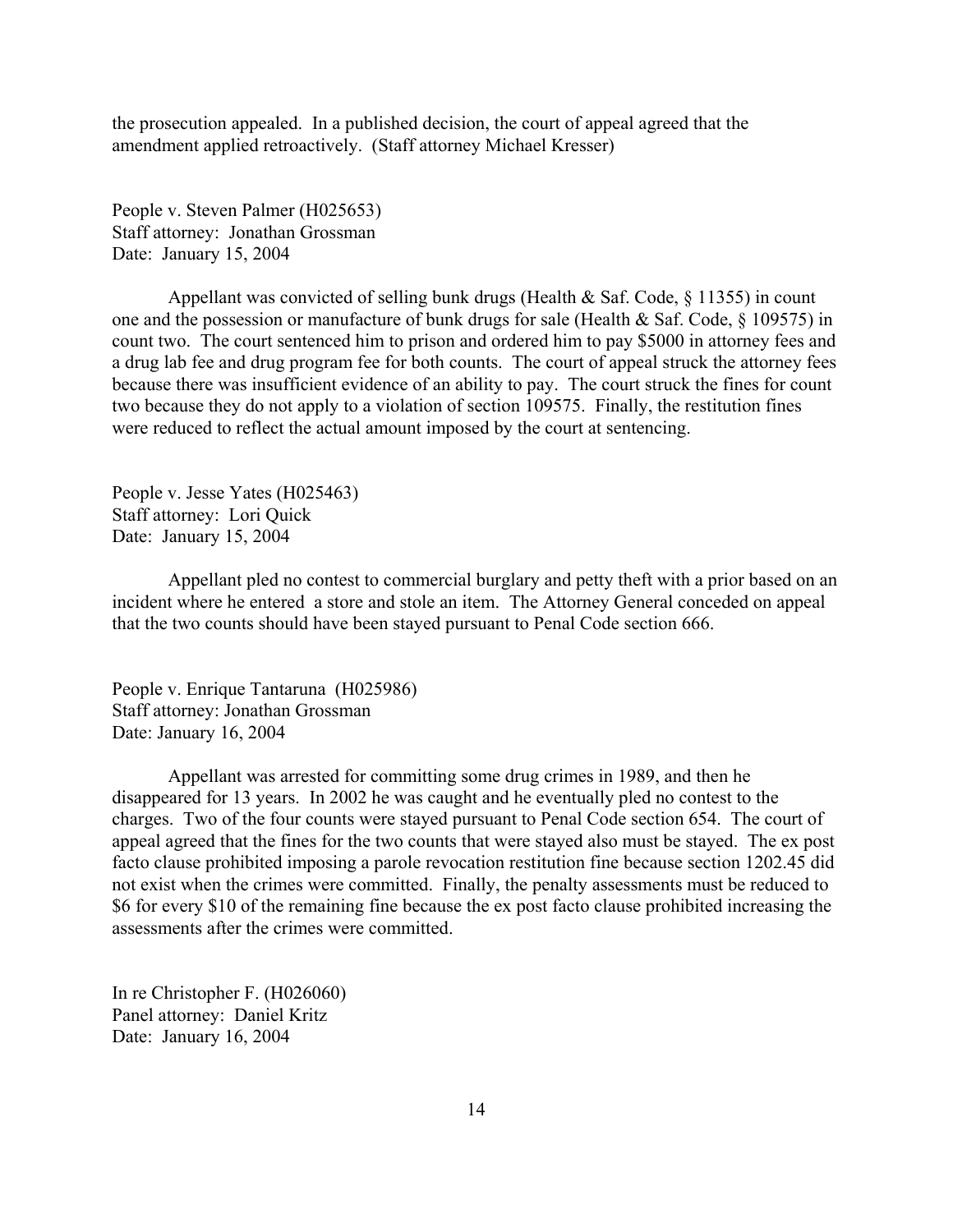The minor was placed on probation after committing an auto theft and receiving stolen property. As a condition of probation, he was ordered to have no contact with the victim or any member of her family and to stay 100 yards away from the victim's residence, vehicle, school, and place of employment. Appellant claimed trial counsel was ineffective for not objecting to the probation condition as vague. The court of appeal agreed that there was no evidence the minor knew the victim or members of her family. Since he has no knowledge of their identities, he was not on notice whom he was ordered to stay away from. Additionally, the matter was remanded for the juvenile court to declare if the offenses were felonies or misdemeanors. (Staff attorney Lori Quick)

People v. Nathan Rios (H026315) Staff attorney: Lori Quick Date: January 29, 2004

Appellant pled no contest to four felonies and two misdemeanors for a sentence of three years. At sentencing, the court said it was imposing the "statutory minimum" restitution fine of \$800. Of course, the statutory minimum restitution fine is \$200. The court of appeal held trial counsel was ineffective for not objecting and remanded the matter for a new hearing on the restitution fine.

People v. Saul Cardenas (H026015) Panel attorney: Steven Schorr Date: January 27, 2004

A jury found appellant guilty of two felonies punishable under Penal Code section 667.61, among other charges. He also had five prior strike convictions. Te court sentenced him to serve 150 years to life, finding that the two of the felonies were not committed on a "single occasion" under subdivision (g) of section 667.61. The court of appeal found in a previous appeal that the trial court used the wrong standard for determining a "single occasion" and remanded for a new sentencing hearing. Before the remittitur issued, the trial court held another sentencing hearing and again imposed a sentence of 150 years to life. The court of appeal reversed. The trial court lacked jurisdiction to resentence appellant before the remittitur issued. (Staff attorney Dallas Sacher)

People v. Manuel Garay (H026194) Staff attorney: William Robinson Date: January 27, 2004

Appellant was placed on probation and the court imposed a restitution fine of \$200. Later, appellant's probation was revoked,, and he was sentenced to prison. The court imposed a restitution fine of \$800. The increase in the restitution fine was unauthorized.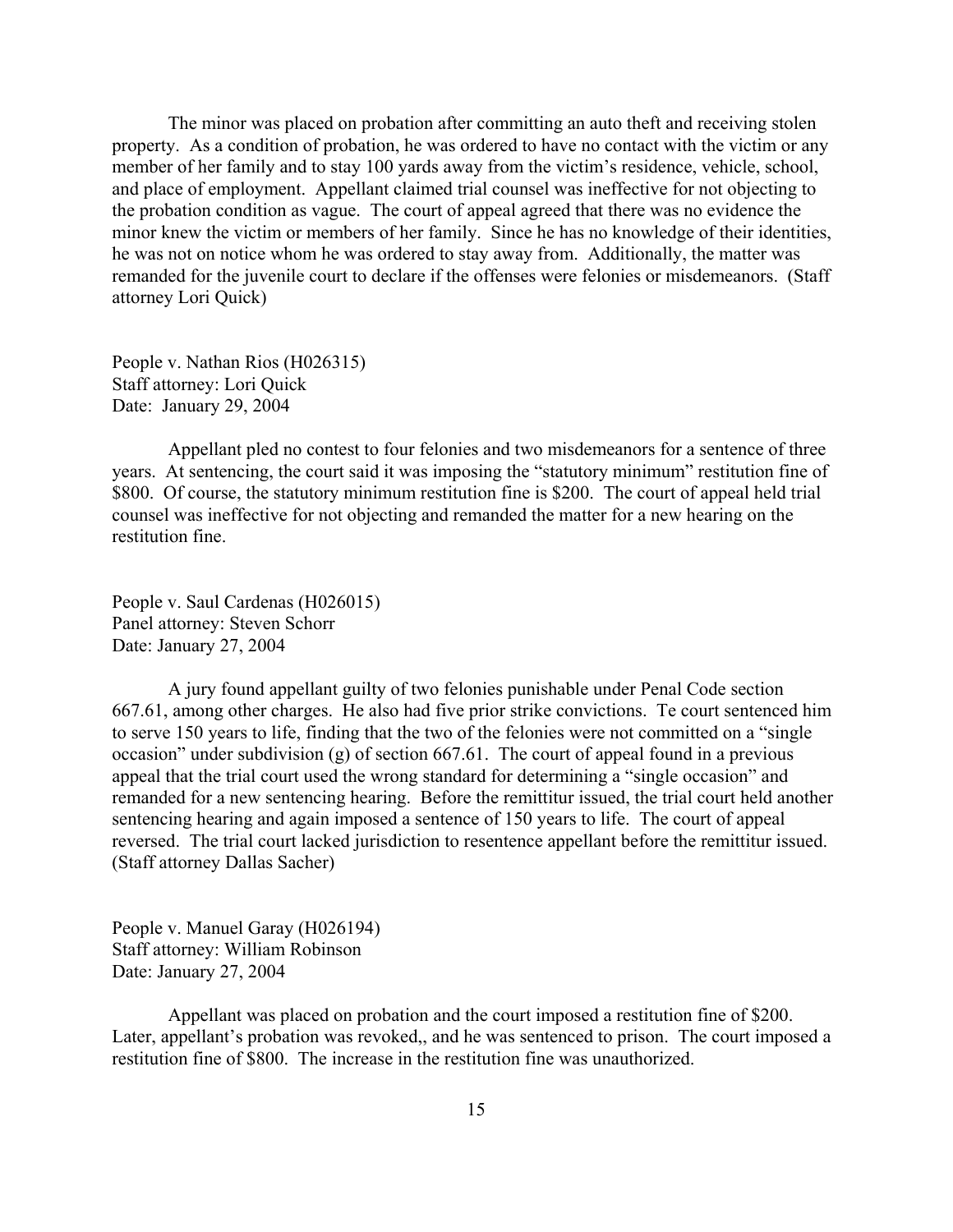People v. Michael Miller (H025668) Panel attorney: Joseph Shipp Date: February 23, 2004

Appellant was originally sentenced to serve 100 years to life consecutive to 33 years 8 months. In a previous appeal, the court of appeal reversed the finding the One Strike Law applied because of an instructional error and found that one of the life terms must be stayed pursuant to Penal Code section 654. On remand, the district attorney declined to retry appellant on the One Strike Law. The court sentenced him to serve 57 years to life consecutive to 32 years 4 months. The court of appeal agreed the sentencing court erred in imposing a new term for a prison prior and for increasing the restitution fine. (Staff attorney Paul Couenhoven)

People v. Timothy Orabuena (H025987) Panel attorney: Kate Novoa Date: February 25, 2004

Appellant was convicted of possessing drugs and driving with a suspended license. Because he was convicted of a non-drug misdemeanor in the same proceeding, he was not eligible for Proposition 36 probation. The trial court refused to dismiss the suspended license conviction pursuant to Penal Code section 1385 in order to place him on drug probation, believing it did not have the discretion to do so. In a published decision, the court of appeal reversed, holding the trial court does have the discretion. (Staff attorney Vicki Firstman)

People v. Quyen Nguyen (H025122) Panel attorney: Gordon Scott Date: February 25, 2004

Appellant pled guilty to loan sharking, attempted extortion, and sale of crack cocaine. He was placed on probation and suffered several violations of probation for not seeking employment, not doing community service, not staying away from a gambling establishment, and not paying his fines. Appellant was homeless. The court revoked probation and sentenced him to serve two years in prison. The court of appeal agreed he was never told to seek employment as a condition of probation. Although other grounds for revoking probation was sound, it was not clear on what basis the court revoked probation and sentenced him to prison. The matter was reversed for a new violation of probation hearing. (Staff attorney Dallas Sacher)

People v. Leo Quintos (H025916) Panel attorney: John Schuck Date: March 1, 2004

Appellant pled no contest to first degree murder and a gang enhancement. The court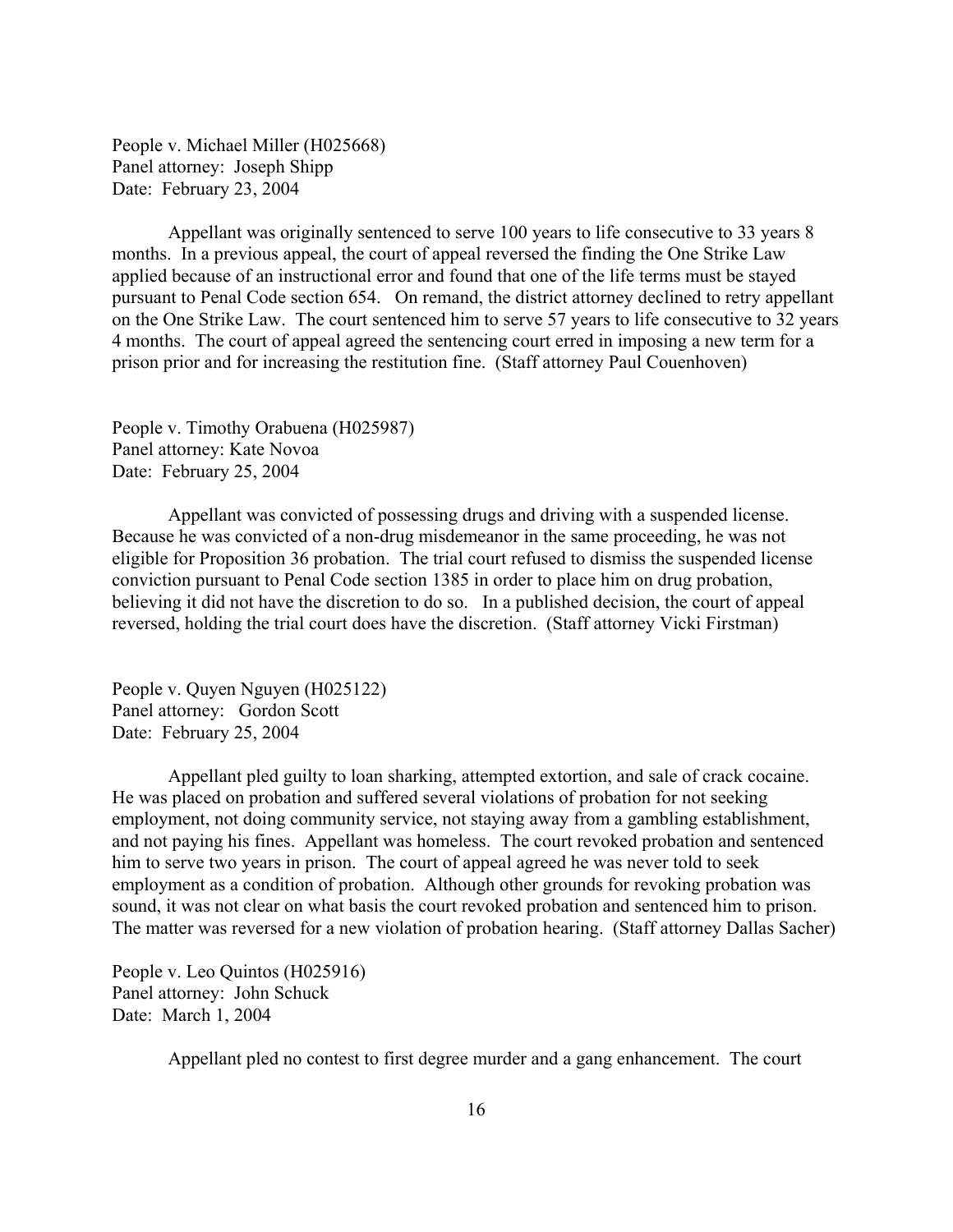sentenced him to serve 25 years to life for the murder and ten years for the gang enhancement. The court of appeal held that with an indeterminate sentence, the statute requires appellant not to be paroled for at least 15 years and the ten year term was unauthorized. (Staff attorney Dallas Sacher)

In re Martin M. (H025631) Staff attorney: Paul Couenhoven Date: March 1, 2004

The minor admitted committing felony oral copulation with a minor and misdemeanor statutory rape. The acts involved his girlfriend and were consensual. Appellant claimed that making oral copulation a felony when statutory rape was a misdemeanor violated the equal protection clause. The court of appeal agreed. It held the strict scrutiny test applied and there was no compelling state interest to permit the disparate treatment.

In re David T. (H026043) Panel attorney: Ann Vandepol Date: March 16, 2004

The minor was on probation and placed in a CYA alternative program. The judge told him that if he failed the program, he would be placed in CYA. A violation of probation was alleged for fighting at the program. At the jurisdictional hearing, the petition was amended to alleged he failed to follow staff directions and possessed contraband (adult pornography and \$80 in cash) which he admitted. At the dispositional hearing, the minor testified that when he started the program, it had been operating for only six months. He was constantly threatened by gang members, including his roommate, and he was told he would be killed if he were ever sent to CYA. Twice sheriffs had to be called because of rioting. He had been attacked by gang members several times. One day his roommate took from him \$14. Appellant confronted him, but he denied it. Appellant hit him twice. The rommate ran down the hall, and appellant chased him. In front of staff, the roommate handed over the \$14 dollars and then swung at appellant several times. The program staff told him he failed the program, and he was going to be transported. Once appellant was placed in a van, he tried to escape. He explained he believed he was being transported directly to CYA, and he believed he would be killed there. Appellant did earn a number of certificates showing he successfully completed various programs. The court stated it wished the minor be placed in a CYA alternative, but there were not any programs available and CYA was the only alternative. The court of appeal reversed, stating the record had not shown that CYA was the appropriate placement. (Staff attorney Vicki Firstman)

People v. Tracey Durban (H025851) Staff attorney: Lori Quick Date: March 18, 2004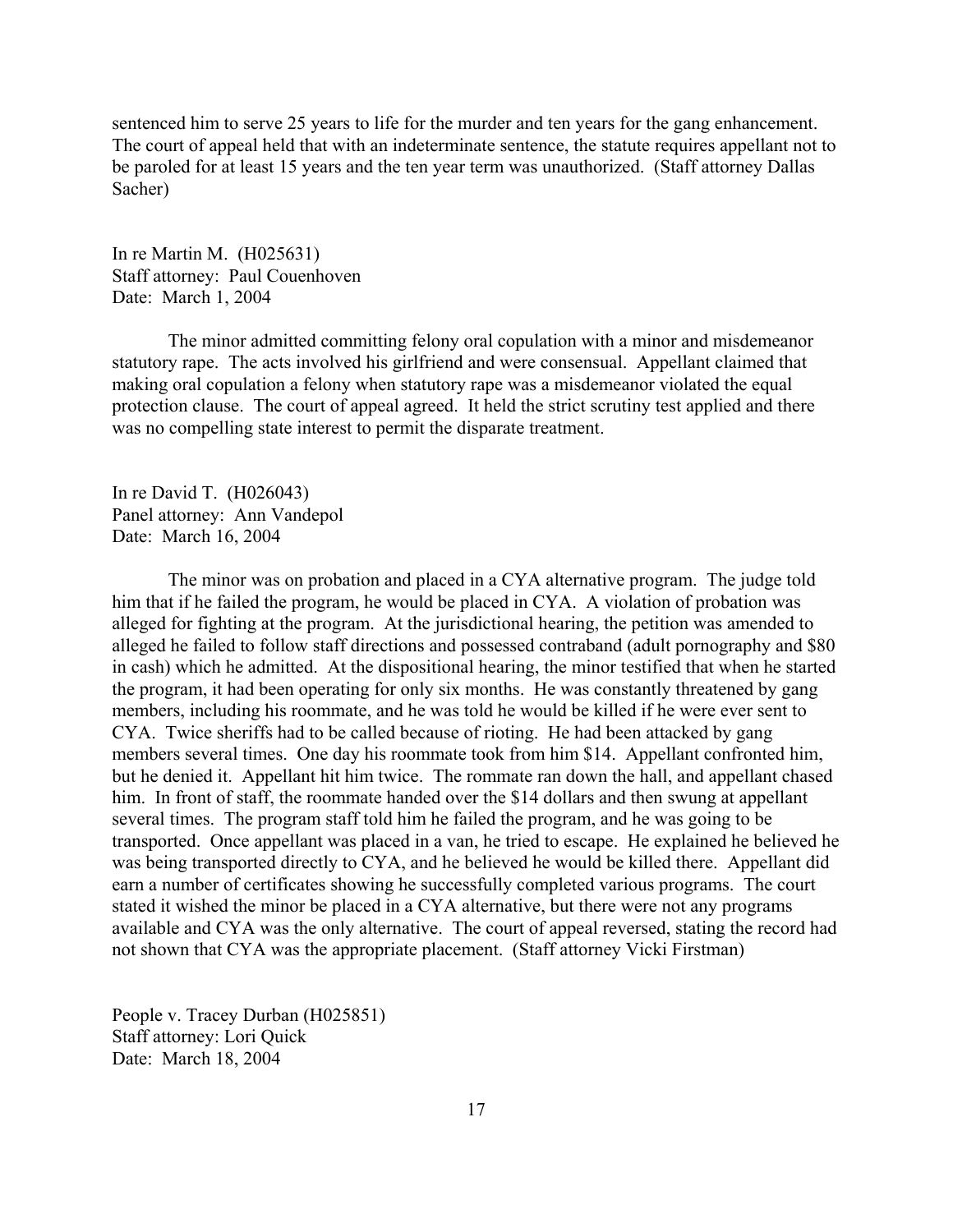Appellant was convicted of DUI with injury after he rear ended the victim. The victim's 1994 BMW was totaled. Later, the victim learned he was going to receive a 2 percent raise instead of a 7 percent raise. The BMW was worth \$17,000, but the victim purchased a new BMW worth \$51,000. The trial court ordered restitution to include the entire price of the new car and the difference in the salary increase between what the victim received and what he expected. The court of appeal struck the restitution orders as to the two items. The loss to the victim caused by appellant was the value of the old car. There was also a lack of evidence appellant caused the lesser salary increase. Further, since the victim's employer laid him off due to economic problems, there was no actual loss of salary caused by appellant.

In re Alvaro Z. (H026028) Panel attorney: Jeanine Strong Date: March 18, 2004

The minor was placed on probation and ordered "not to be with anyone who is using or possessing any illegal intoxicants, narcotics, or drugs." The court of appeal modified the condition to require the defendant to not be with anyone he "knows" to be using illegal intoxicants, narcotics, or drugs. (Staff attorney Dallas Sacher)

People v. Floriberto Perez (H025944) Panel attorney: David Stanley Date: March 22, 2004

Appellant was convicted of four counts. He received an indeterminate sentence for counts one and two and a determinate sentence for counts three and four. The court limited presentence credits only to count one. The court of appeal reversed. Such a limit was unauthorized. (Staff attorney Paul Couenhoven)

Pedro Hernandez (H026017) Panel attorney: Jill Lansing Date: March 26, 2004

The trial court imposed a life sentence and ten years for a gang enhancement. The court of appeal found this was error. When the defendant receives a life sentence, the proper punishment for a gang enhancement is the provision that he would not be eligible for parole for 15 years. (Staff attorney Bill Robinson)

People v, Anthony Smith (H025582) Panel attorney: Andrew Janecki Date: March 29, 2004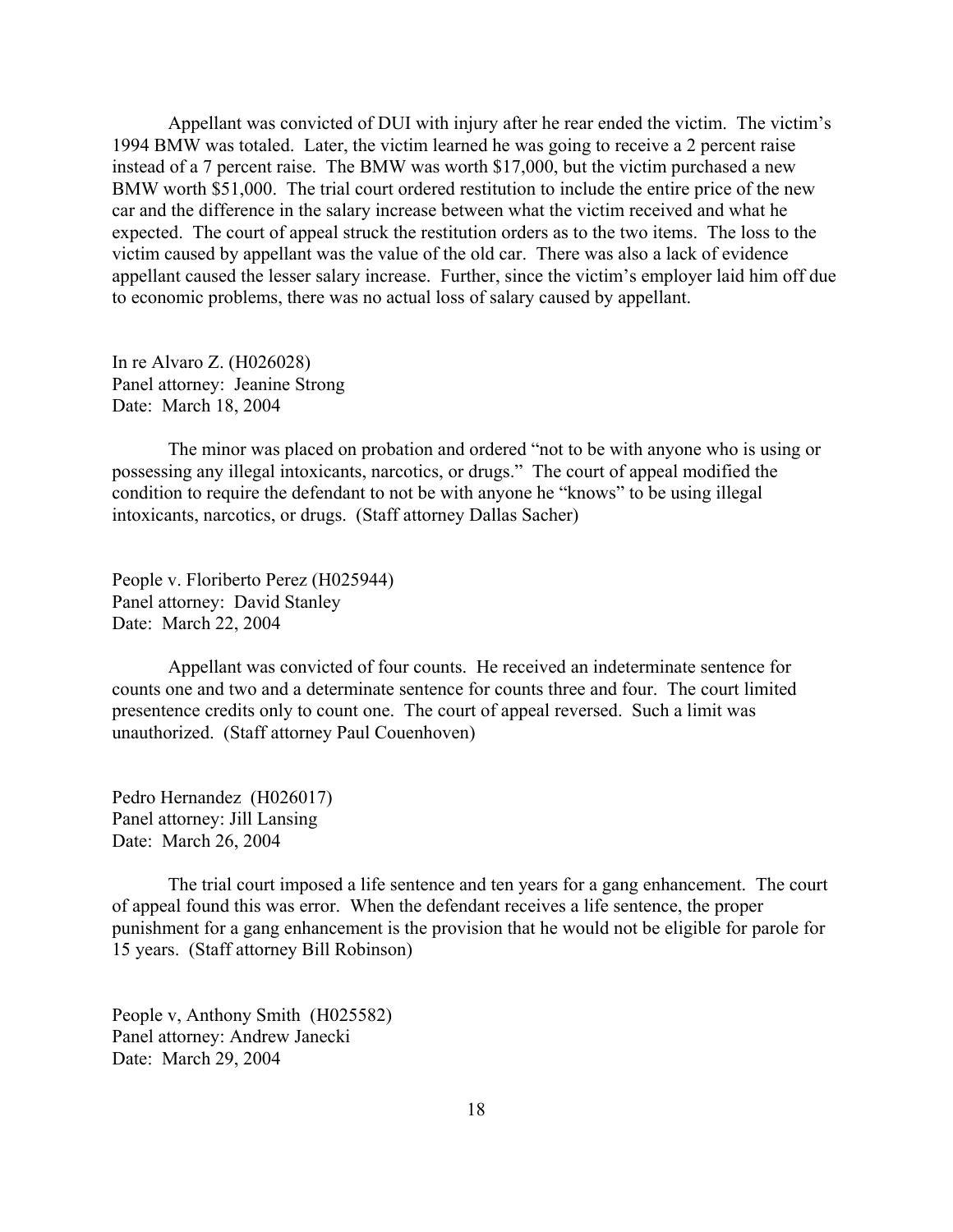Appellant had a prior conviction for a violation of Penal Code 417.3 which involves exhibiting a firearm to a person in a motor vehicle. No facts of the prior conviction were available. Because it was impossible to determine from the face of the conviction if appellant personally used a weapon or was an aider and abettor, there was insufficient evidence of the prior strike conviction. (Bill Robinson)

People v. Vincent Hofsheier (H026217) Staff attorney: Paul Couenhoven Date: April 1, 2004

Appellant, 22 years old, engaged in consensual oral copulation with a 16 year old girl. He pleaded guilty to felony oral copulation with a minor. The court ordered him to register as a sex offender. In a published decision, the court of appeal reversed. It violated the equal protection clause to require registration for oral copulation when actual sexual intercourse between the two would not.

People v. Haibi Abdi (H025461) Panel attorney: Ozro Childs (H025461) Date: April 8, 2004

Appellant was placed on probation for selling crack cocaine. He was then arrested for robbery. After finding he violated the conditions of probation, the court imposed the upper term based on his conduct after probation was granted. This was error, and the court of appeal reversed. (Staff attorney Vicki Firstman)

People v. Gilbert Macias (H026218) Staff attorney: Dallas Sacher Date: April 5, 2004

At sentencing, the trial court imposed what it described as the "mandatory minimum restitution fine" of \$400. Trial counsel was ineffective for not objecting, because the mandatory minimum restitution fine was \$200. The court of appeal ordered that the restitution fine be reduced to \$200.

People v. Hector Sanchez (H026039) Panel attorney: Joseph Shipp Date: April 8, 2004

Appellant entered into a plea bargain where he would receive no more than ten years for weapons enhancements. At sentencing, he received 12 years for the enhancements. The court of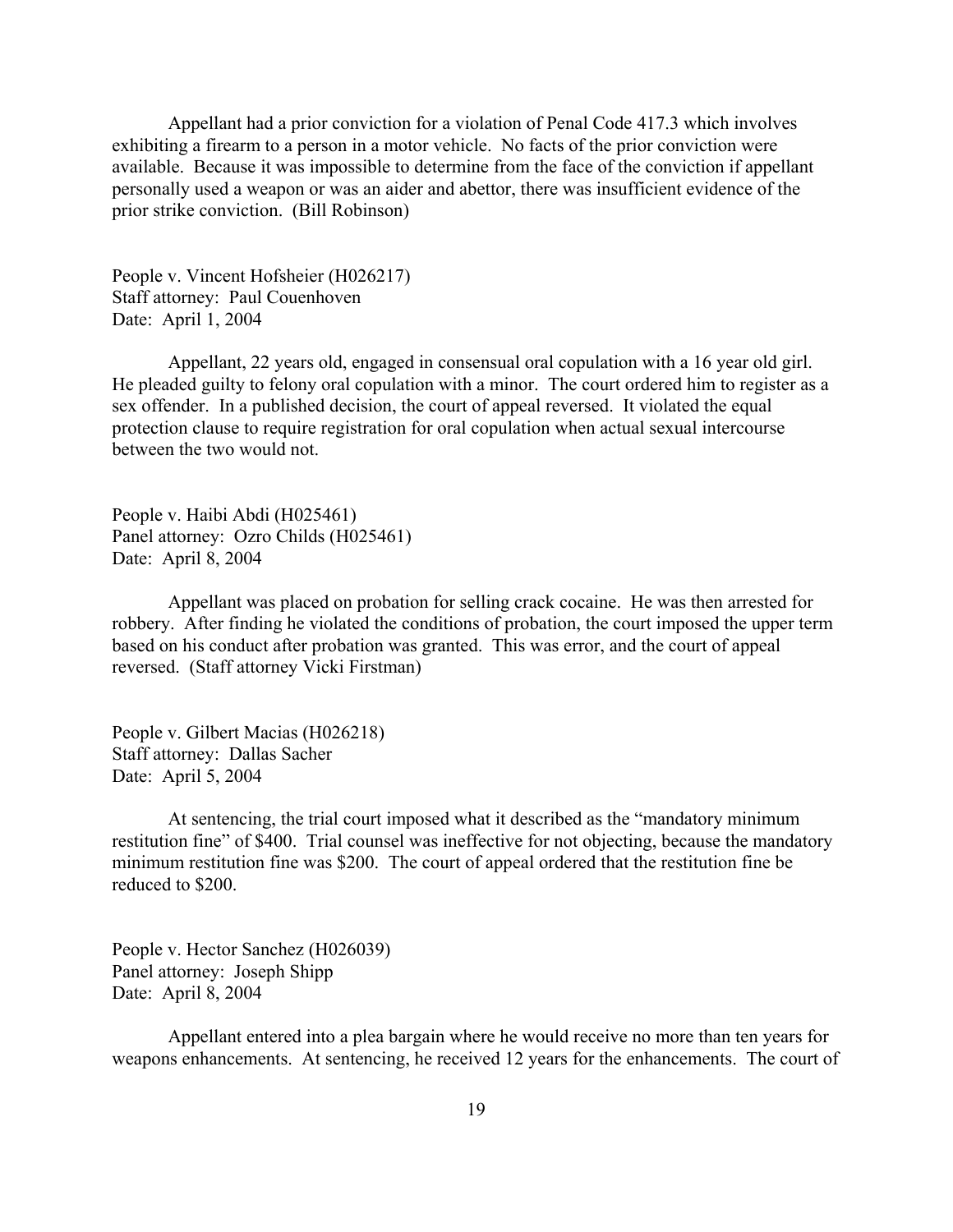appeal held he was entitled to enforce the plea bargain and reduced the time for the weapons enhancements to 10 years. It also agreed that two counts should have been stayed pursuant to Penal Code section 654. (Staff attorney Paul Couenhoven)

People v. Matthew Perry Panel attorney: Mark Greenberg Date: April 16, 2004

Appellant was convicted of violating Penal Code sections 470a and 475. The superior court imposed a \$10 fine pursuant to Penal Code section 1202.5 and \$750 in attorney fees. The court of appeal reversed the \$10 fine because section 1202.5 does not list section 470a or 475 as a crime permitting the imposition of the fine. The court also reversed the attorney fees because of a lack of evidence he was on notice the fee might be imposed as sentencing, as required by statute. Although the probation report stated attorney fees should be imposed if appropriate, the report was file stamped the day of the hearing and there was no evidence defense counsel had an opportunity to review the report with appellant. (Staff attorney Dallas Sacher)

People v. Armando Fernandez (H026307) Staff attorney: Lori Quick Date: April 19, 2004

Appellant entered a plea bargain, and he was not advised of a restitution fine or that he could withdraw his plea if the sentencing court failed to impose the plea bargain. At sentencing, he was ordered to pay a \$1000 restitution fine. The court of appeal reduced the amount to \$200, pursuant to *People v. Walker* (1991) 54 Cal.3d 1013.

People v. Glen Ramirez (H024432) Panel attorney: Mark Greenberg Date: April 21, 2004

Appellant was convicted of spousal rape in count one and forcible oral copulation in count two. He received a life sentence for both counts under Penal Code section 667.61. A life term for count two was error because the offenses occurred on a single occasion. (Staff attorney Bill Robinson)

In re Rene G. (H026378) Panel attorney: Danalynn Pritz Date: May 7, 2004

Appellant was placed on juvenile probation. One of his conditions was to not possess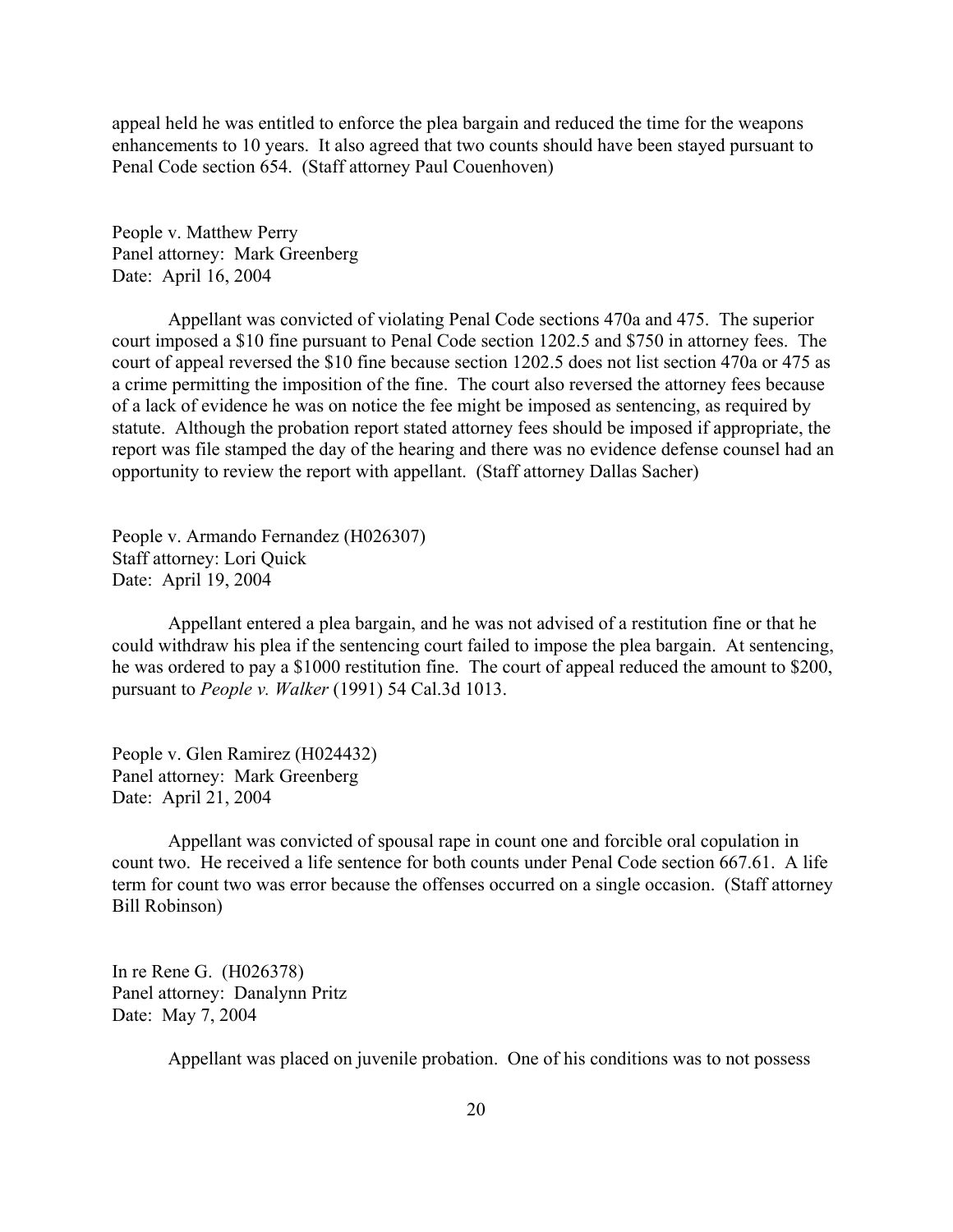any paging device or portable communication equipment. The court of appeal agreed the probation condition was overbroad in violation of the First Amendment. In today's age, a minor can own a pager or cell phone without having to convince the probation officer of a particular need. (Staff attorney Bill Robinson)

People v. Cesar Lopez (H025998) Panel attorney: Robert Bryzman Date: May 13, 2004

Appellant was found guilty after court trial of two counts of assault with a deadly weapon and one count of brandishing a weapon. The court of appeal agreed that the punishment for the brandishing conviction should be stayed pursuant to Penal Code section 654. (Staff attorney Lori Quick)

People v. Arturo Cruz (H026503) Panel attorney: Lark Ritson Date: May 14, 2004

At trial, appellant was found guilty of grand theft. The court indicated it would place him on probation and have him spend a year in jail. The prosecution said it did not object to this. Consequently, appellant waived his right to a presentence report. At sentencing, appellant moved to substitute appointed counsel under *People v. Marsden* (1970) 2 Cal.3d 118. The court denied the motion and sentenced him to serve two years in prison. Trial counsel voiced no objection. The court of appeal found ineffective assistance of counsel on the face of the record. The trial court was increasing appellant's sentence for exercising his right to protest about his representation. Had trial counsel voiced an objection at sentencing, appellant should have received a one year sentence. The court of appeal also reversed the assessment of \$500 in attorney fees. (Staff attorney Dallas Sacher)

People v. Cesar Lopez (H025998) Panel attorney: Robert Bryzman Date: May 13, 2004

Appellant was found guilty after court trial of two counts of assault with a deadly weapon and one count of brandishing a weapon. The court of appeal agreed that the punishment for the brandishing conviction should be stayed pursuant to Penal Code section 654. (Staff attorney Lori Quick)

People v. Edward Vejar (H025908) Panel attorney: Janice Lagerlof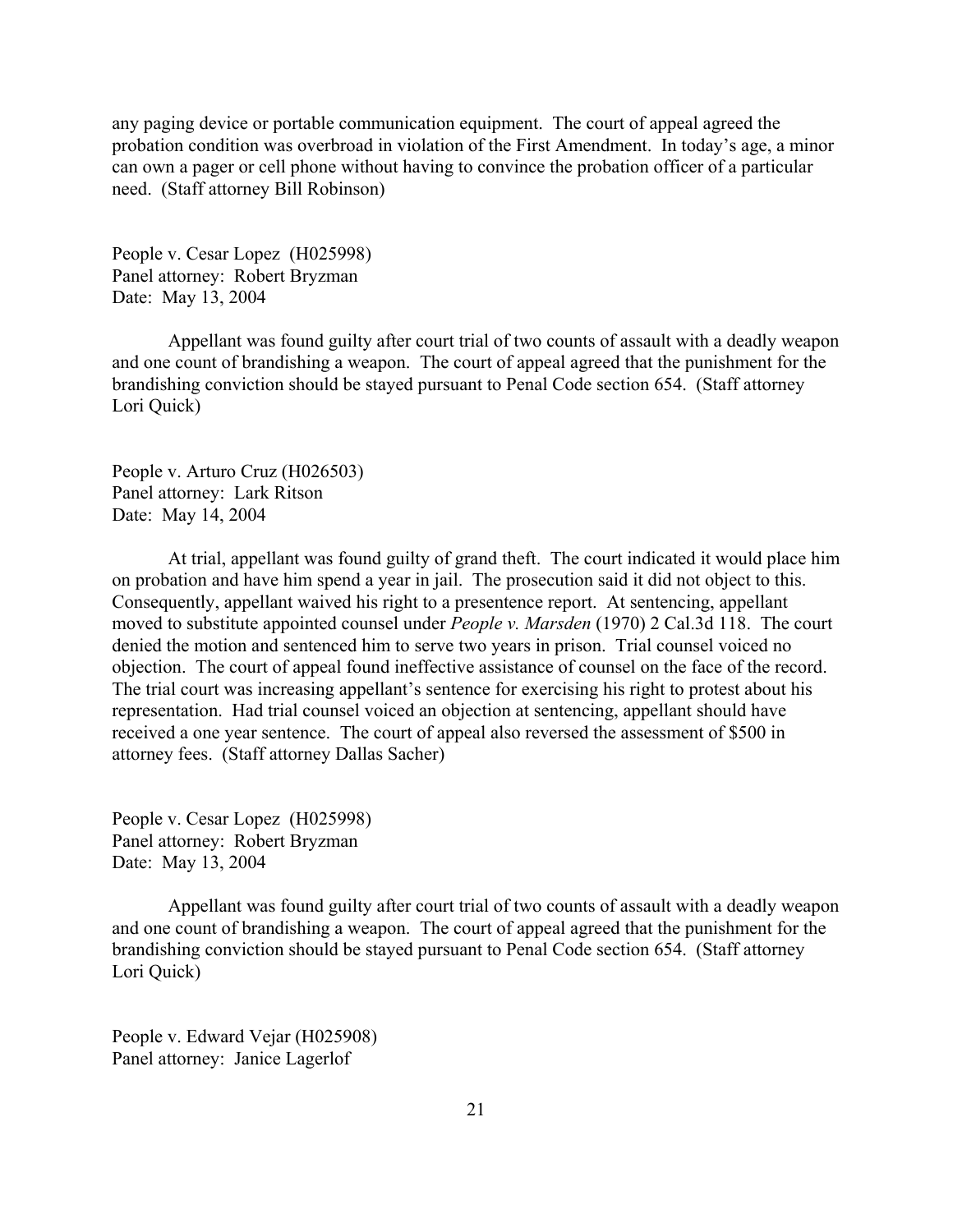Date: May 27, 2004

Appellant was convicted of kidnapping and kidnapping for carjacking, among other things. The conviction for kidnapping must be reversed because it was a lesser included offense to kidnapping for carjacking. (Staff attorney Lori Quick)

People v. Pedro Garcia (H026449) Staff attorney: Paul Couenhoven Date: May 27, 2004

Appellant was sentenced to serve 15 years to life consecutive to 16 years. Further, the court ordered him to pay \$500 in attorney fees. The court of appeal reversed the order for attorney fees because there was insufficient evidence of an ability to pay.

People v. Craig Harward (H026754) Panel attorney: Maureen Fox Date: June 10, 2004

Appellant contended there was insufficient evidence to order an AIDS test. The court of appeal agreed and remanded the matter for a hearing to determine if there were probable cause to justify the test. (Staff attorney Bill Robinson)

People v. Maurice Chaires, et al. (H025694) Panel attorneys: R. Charles Johnson and Eric Weaver Date: June 10, 2004

Appellants contended there was insufficient evidence to order AIDS testing. The court of appeal agreed and deleted the tests as part of the sentence. (Staff attorney Lori Quick)

People v. Steven Mondini (H026157) Panel attorney: Mark Farbman Date: June 10, 2004

Appellant was ordered to pay \$600 restitution fines which was beyond the scope of the plea bargain. The court of appeal reduced the fines to the statutory minimum of \$200. (Staff attorney Bill Robinson)

People v. Aaron Juarez (H026469) Panel attorney; Alex Green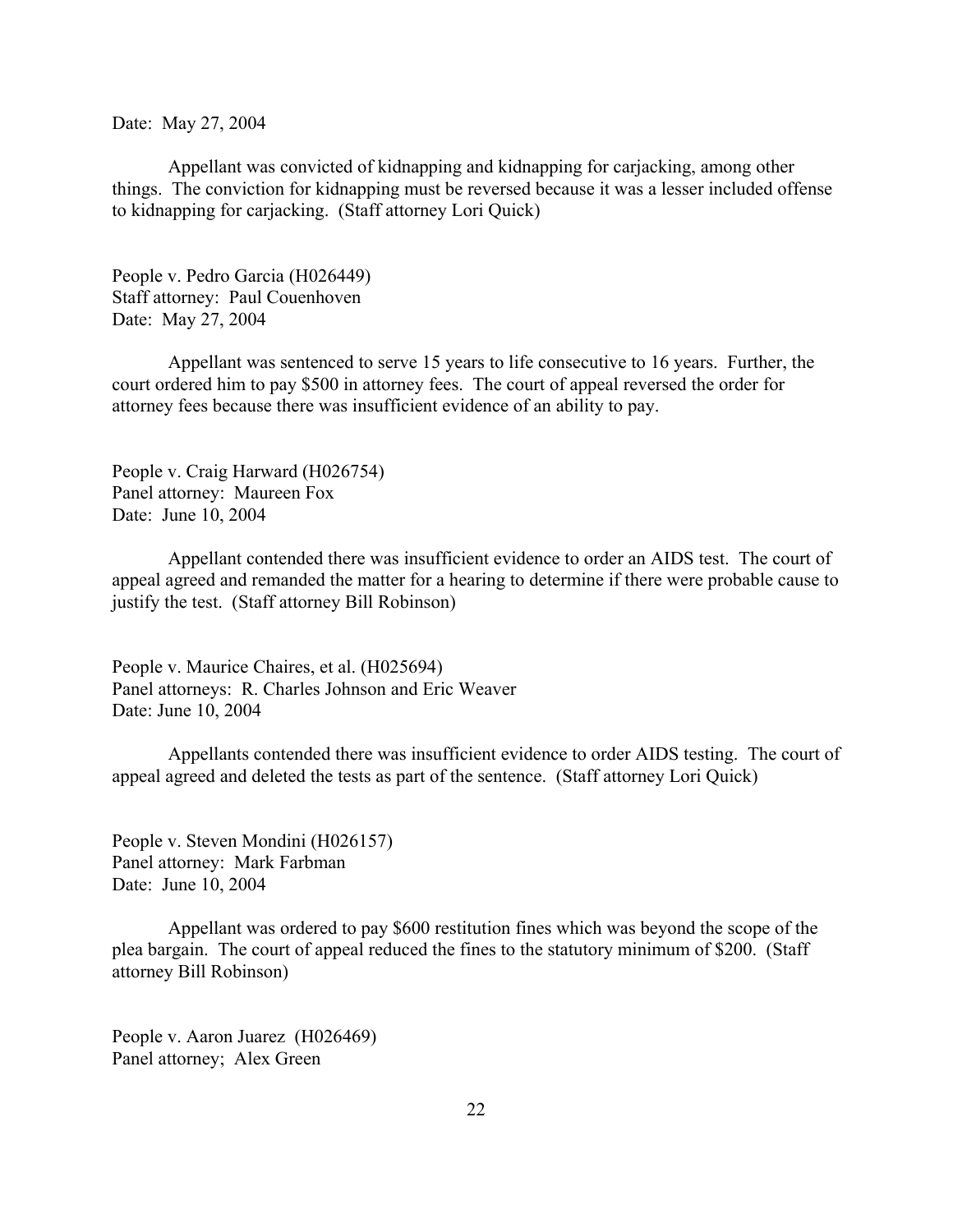Date: June 15, 2004

When appellant was placed on probation, the court imposed a \$200 restitution fine. When appellant violated probation, the court sentenced him to prison and imposed a \$600 restitution fine and stayed a second \$600 parole revocation restitution fine. The court lacked the authority to impose the restitution fine twice, so the amounts were reduced to \$200. (Staff attorney Vicki Firstman)

People v. Phong Tran (H026338) Staff attorney: Jonathan Grossman Date: June 17, 2004

Appellant pled no contest to seven counts of false impersonation in order to obtain credit cards and five counts of fraudulently using the credit cards. He was given a second strike sentence of 17 years 4 months which consisted of the low term for one of the counts and a consecutive sentence for the remaining 11 counts. The court of appeal agreed that under Penal Code section 654 he could not be punished for both fraudulently obtaining a credit card and fraudulently using it.

People v. Nathan Madani Panel attorney: Barry Morris Date: June 21, 2004

Appellant was convicted of arson. He was ordered to pay more than \$10,000 in restitution to repay the fire department for responding to the fires and investigating the cause. The court of appeal agreed the Penal Code did not authorize ordering restitution for government time spent investigating a possible crime. (Staff attorney Lori Quick)

People v. Alberto Rodriguez (H025696) Panel attorney: Diana Teran Date: June 23, 2004

Appellant was ordered as a condition of probation not to associate with members the probation department deems to be a gang member. The court of appeal modified the order to comply with constitutional requirements that he "not associate with individuals that he knows to be members of a criminal street gang." (Staff attorney Paul Couenhoven)

People v. Lex Perez (H026644) Staff attorney: William Robinson Date: July 1, 2004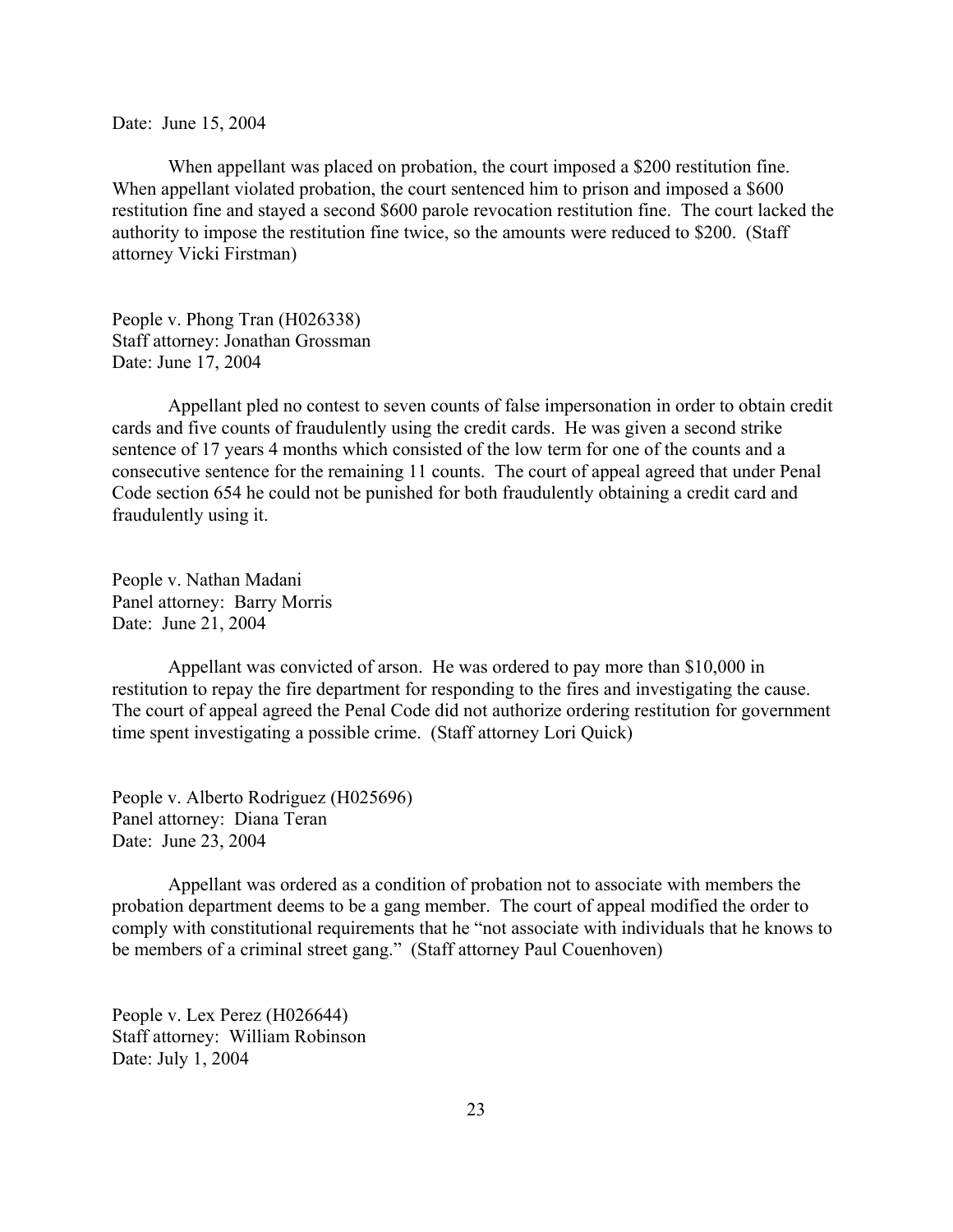Appellant entered into a plea bargain that did not include a restitution fine. Nonetheless, he was assessed a \$600 restitution fine at sentencing. The court of appeal reduced the fine to \$200. (*People v. Walker* (1991) 54 Cal.3d 1013.)

People v. Charles Monk (H026387) Panel attorney: George Benton Date: July 13, 2004

Appellant was convicted of second degree burglary. The court found three prior strike convictions to be true. It struck two of the strikes and imposed a second strike sentence. On appeal, it was claimed there was insufficient evidence the remaining prior qualified as a strike. The Attorney General conceded there was insufficient evidence (it was a robbery under Connecticut law), but argued appellant is estopped from complaining about it because the other two strikes were dismissed. The court of appeal held appellant was not estopped. It remanded the matter for a new trial on the prior and a new sentencing hearing. (Staff attorney Lori Quick)

In re Irbin V. (H026878) Staff attorney: Dallas Sacher Date: July 12, 2004

The juvenile court erred in imposing a full consecutive term for a misdemeanor offense. In juvenile cases, the court can impose only one-third the term for a misdemeanor imposed consecutively.

People v. Jeffrey Hayes (H025691) Panel attorney: J. Frank McCabe Date: July 16, 2004

Appellant was convicted of mayhem with a great bodily injury enhancement. The enhancement had to be stricken because it was an element of the offense. (Staff attorney Dallas Sacher)

People v. Eduardo Acevedo (H026442) Staff attorney: Lori Quick Date: July 27, 2004

Appellant was convicted of conspiracy to commit arson. He was ordered to pay more than \$10,000 in restitution to repay the fire department for responding to the fires and investigating the cause. The court of appeal agreed the Penal Code did not authorize ordering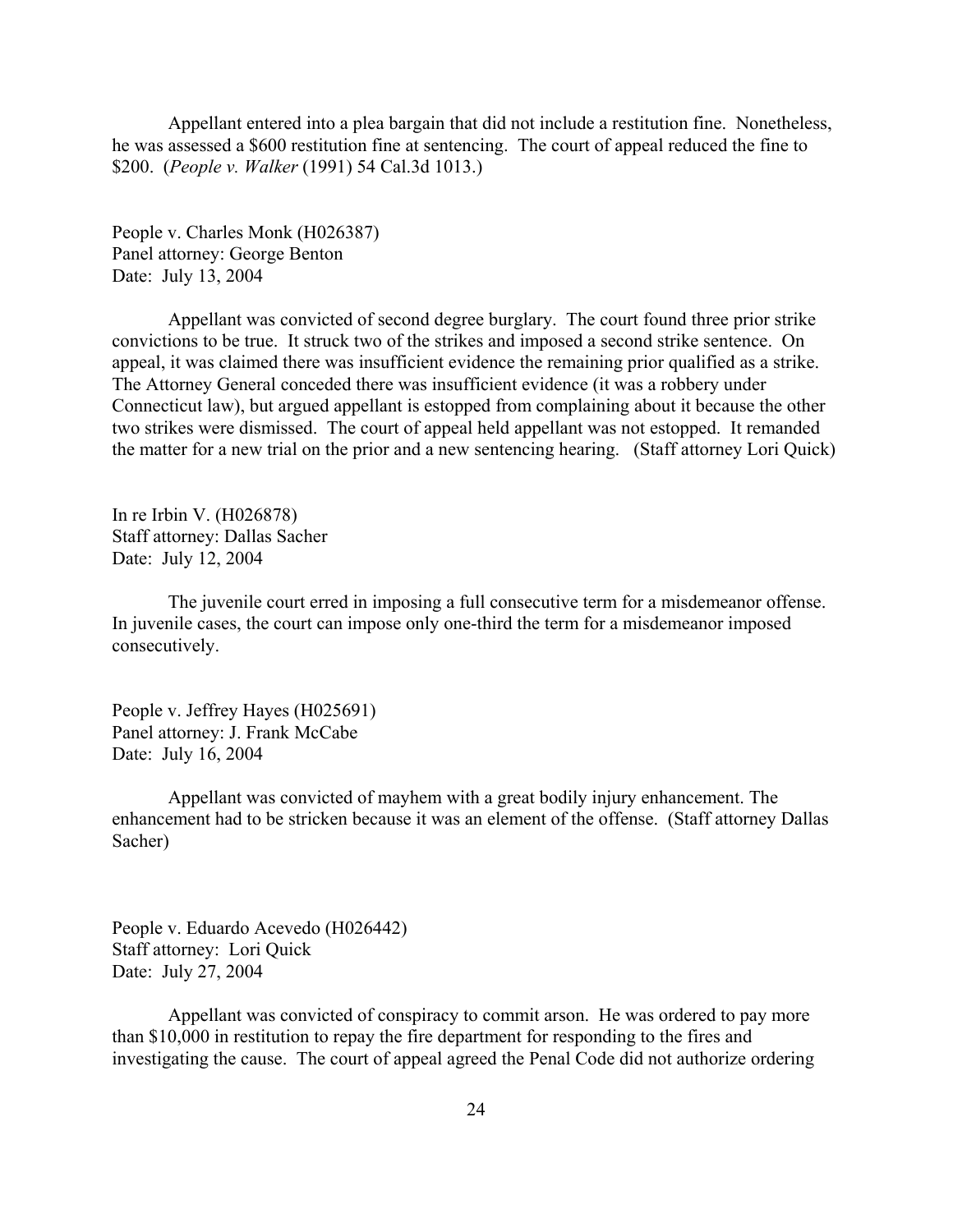restitution for government time spent investigating a possible crime.

In re Johnny O. (H026985) Panel attorney: Mikol Benjacob) Date: August 19, 2004

Appellant was placed on juvenile probation. He claimed some probation requirements were unconstitutionally overbroad because it did not require him to have *knowingly* engage in forbidden conduct. The court of appeal amended the probation orders to require mens rea. (Staff attorney Dallas Sacher)

People v. Chu Tran (H026401) Panel attorney: Joseph Shipp Date: August 31, 2004

Appellant was convicted of possessing cocaine and sentenced under the Three Strikes Law to a term of 25 years to life. In denying the *Romero* motion, the superior court relied on, among other things, its belief that he committed two additional violent felonies in 1982. The court of appeal reversed for a new sentencing hearing because the superior court's exercises of discretion was based on facts not established by the evidence. Further, appellant was entitled to additional presentence credits because the superior court erroneously believed presentence conduct credit was not allowed in a Three Strikes case. (Staff attorney William Robinson)

People v. Rosario Meza (H026667) Panel attorney: Diana Teran Date: September 23, 2004

An informant arranged for appellant to sell some heroin. While appellant was driving to the agreed upon location he was stopped, and heroin was found. He was eventually convicted of possession of heroin for sale in count one and transporting it in count two. The court ordered count one to be served concurrently with count two. The court of appeal agreed that count one needed to pay stayed pursuant to Penal Code section 654. (Staff attorney Lori Quick)

People v. Chareese Bailey (H026591) Panel attorney: Randy Kravis Date: September 29, 2004

While appellant was being sentenced to prison, the court ordered that he pay \$2500 in attorney fees. The court of appeal agreed there was insufficient evidence appellant had the ability to pay and struck the order. (Staff attorney Vicki Firstman)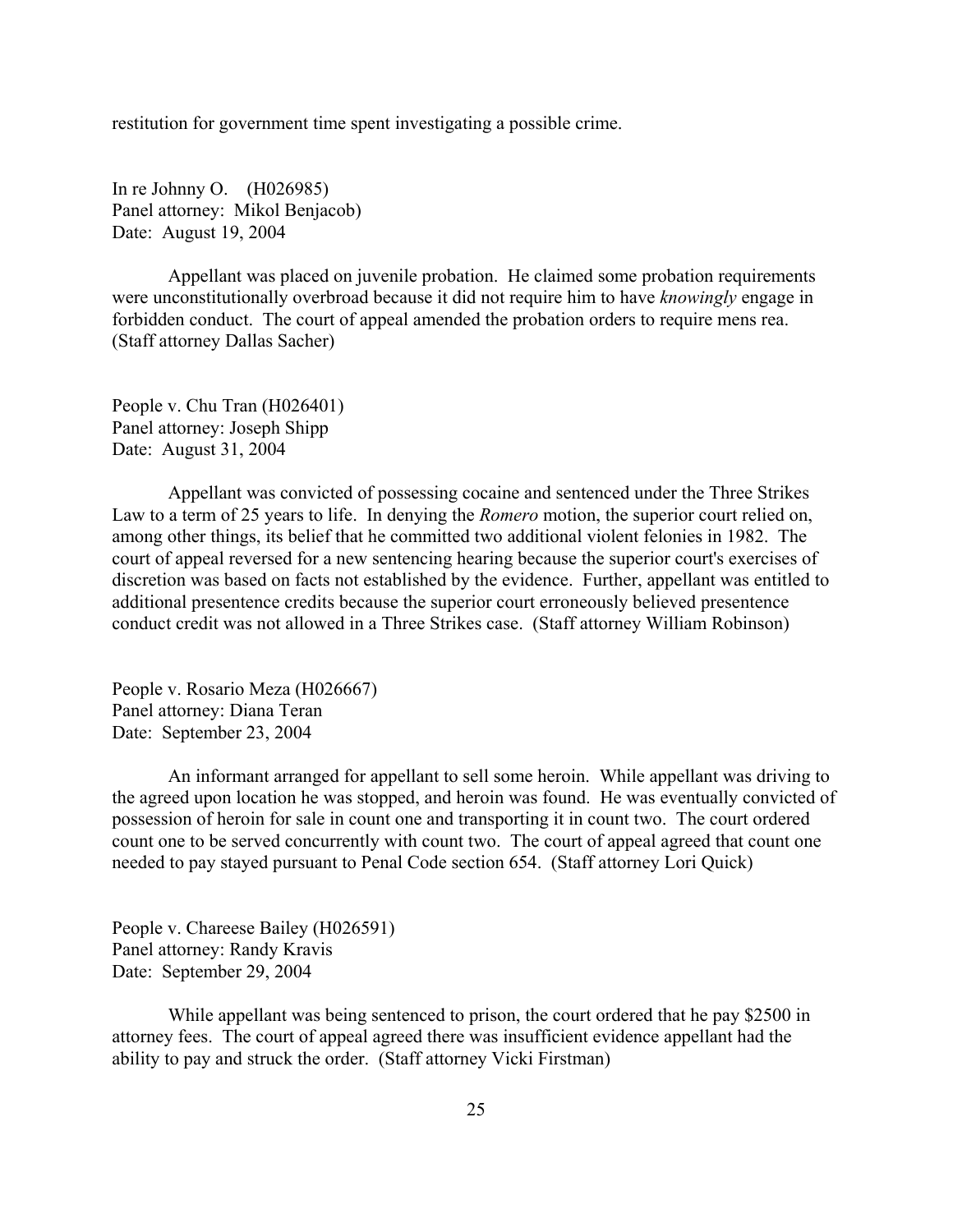In re Abraham V. (H027432) Panel attorney: Patricia Watkins Date: September 30, 2004

Minor was adjudged a ward of the court and, among other things, assessed a \$20 court security fee pursuant to Penal Code section 1465.8. The court of appeal struck this order, as a court security fee does not apply to juvenile cases. (Staff attorney Lori Quick)

People v. Sammie Robinson (H026833) Panel attorney: Jill Kent Date: October 4, 2004

Appellant was sentenced to prison and ordered to pay \$2000 in attorney fees. The court of appeal agreed there was insufficient evidence appellant had an ability to pay the fees/ (Staff attorney Vicki Firstman)

People v. Teddy Baldwin (H027059) Panel attorney: Thomas Singman Date: October 4, 2004

Appellant was sentenced to serve 25 years to life under the Three Strikes Law. The court awarded no presentence conduct credit, as it was under the impression conduct credit was not available for an indeterminate three strikes sentence. The court of appeal held that *In re Cervera* (2001) 24 Cal.App.4th 1073 prohibited postsentence conduct credit but did not apply to presentence conduct credit. (Vicki Firstman)

People v. Charles Cook (H027028) Staff attorney: Jonathan Grossman Date: October 7, 2004

Appellant was a prisoner and was charged with conspiracy to import drugs in prison with a prior strike conviction. He agreed to admit the allegations for a four year sentence. The court never specified during the plea discussion or at the sentencing hearing whether the sentence would be concurrent or consecutive. Since it did not expressly state it was a consecutive sentence, appellant was serving a concurrent sentence by default. The Department of Corrections wrote to the court and alerted it that a concurrent sentence under the three strikes law was unauthorized. The court changed the sentence to a consecutive term without appellant or his attorney present. On appeal, he contended the modified sentence violated the terms of the plea bargain and that resentencing him in absentia violated due process. The court of appeal decided it was not clear what the plea bargain was and remanded the matter for a new sentencing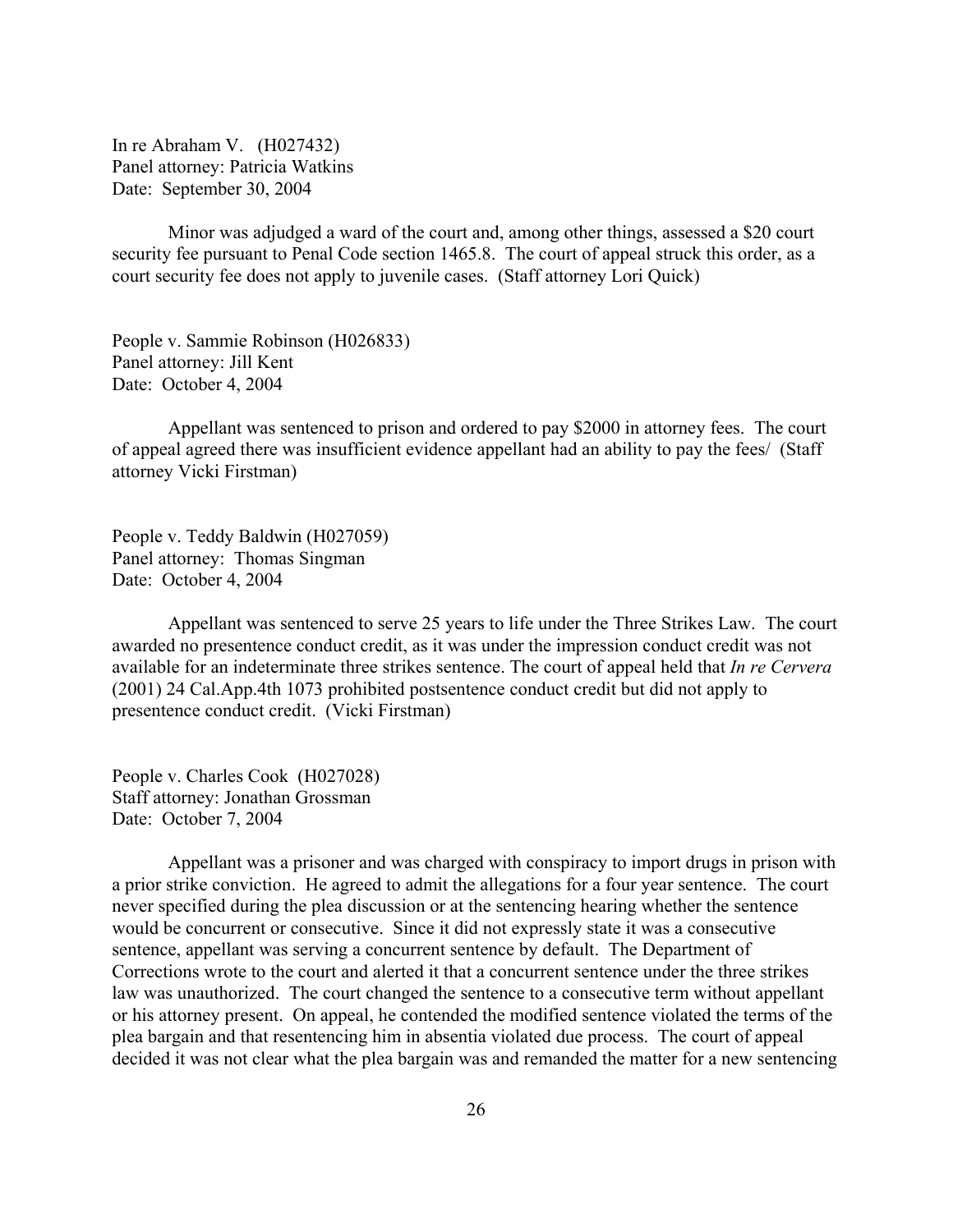hearing with appellant and his attorney present.

People v. Gregory Oliver (H025444) Panel attorney: Victor Blumenkrantz Date: October 7, 2004

Appellant was convicted by a jury of committing forcible lewd conduct. Two prior strikes were found true and the court denied his request to dismiss a prior strike. The court of appeal held there was insufficient evidence of force and reduced the conviction to nonforcible lewd conduct. Since the decision whether to dismiss a prior strike depended on the nature of the current offense, a new Romero hearing was necessary. (Staff attorney Lori Quick)

People v. Matias Hernandez (H026853) Staff attorney: Paul Couenhoven Date: October 7, 2004

Appellant entered into a plea bargain. Although he was advised of a potential restitution fine of up to \$10,000, an amount was never part of the plea bargain. Nonetheless, a \$10,000 restitution fine was imposed at sentencing. The court of appeal reversed the order, stating the amount was a substantial departure from the agreed upon punishment.

In re Valerie M. (H027320) Panel attorney: Maria Morrison Date: October 7, 2004

The minor was placed on probation and ordered to not be in a place where there is a deadly or dangerous weapon. The court of appeal modified the order to require knowledge. (Staff attorney Jonathan Grossman)

People v. Thomas Morales (H026590) Panel attorney: Richard Holly Date: October 7, 2004

At sentencing, appellant asked the trial court to reduce a wobbler to a misdemeanor. The court was open to the idea, but it decided to defer its decision until after appellant served his prison sentence. By statute, the trial court would lose its jurisdiction to reduce the conviction to a misdemeanor after appellant served a prison sentence. The court of appeal remanded the matter so that the trial court could make an informed exercise of its discretion. (Staff attorney Paul Couenhoven)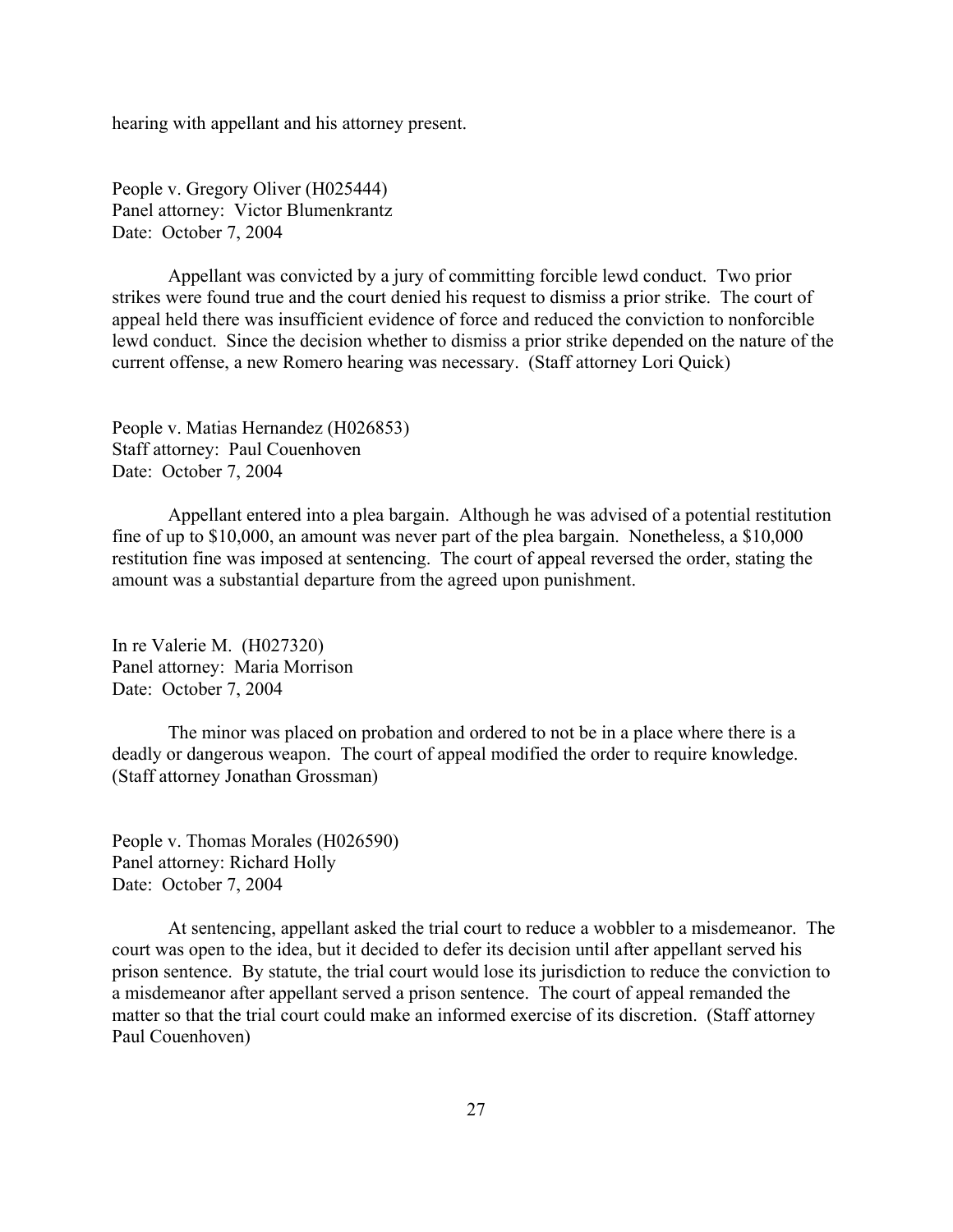People v. Richard Brown (H027038) Staff attorney: Jonathan Grossman Date: October 20, 2004

When appellant entered into a plea bargain, the trial court advised him that he would be assessed a \$200 restitution fine. At sentencing however, it imposed a \$600 restitution fine. The court of appeal held the increased fine violated the conditions of the plea bargain. Further, the court lacked authority to impose a \$70 AIDS fine for an offense not listed by the statute. Finally, the court erred in purporting to state appellant would be on parole for five years when the law permitted parole to be only three years.

People v. Frank Sanchez (H026365) Panel attorney: Paul Holzhauer Date: October 20, 2004

Appellant entered a plea bargain. At sentencing, appellant learned he was going to receive less presentence credits than he expected. He moved to withdraw his plea, but the court denied the motion without considering his arguments. The court of appeal reversed for a new hearing on the motion to withdraw plea. (Staff attorney Bill Robinson)

People v. Jose Madera (H027574) Staff attorney: Paul Couenhoven Date: October 21, 2004

Appellant pled guilty to forgery and grand theft with a prior strike conviction. He was sentenced to 32 months in prison for count one and a concurrent term of 32 months for count two. Both counts concerned the same property. The court of appeal agreed that Penal Code section 654 required staying one of the counts.

People v. Luz Ceja (H026780) Panel attorney: Matthew Madalo Date: October 22, 2004

Appellant was ordered by the court to not associate with gang members or frequent areas of gang related activity as a condition of probation. The court of appeal modified the order to require knowledge. (Staff attorney Paul Couenhoven)

People v. Manuel Trujillo Staff attorney: Michael Kresser Date: November 10, 2004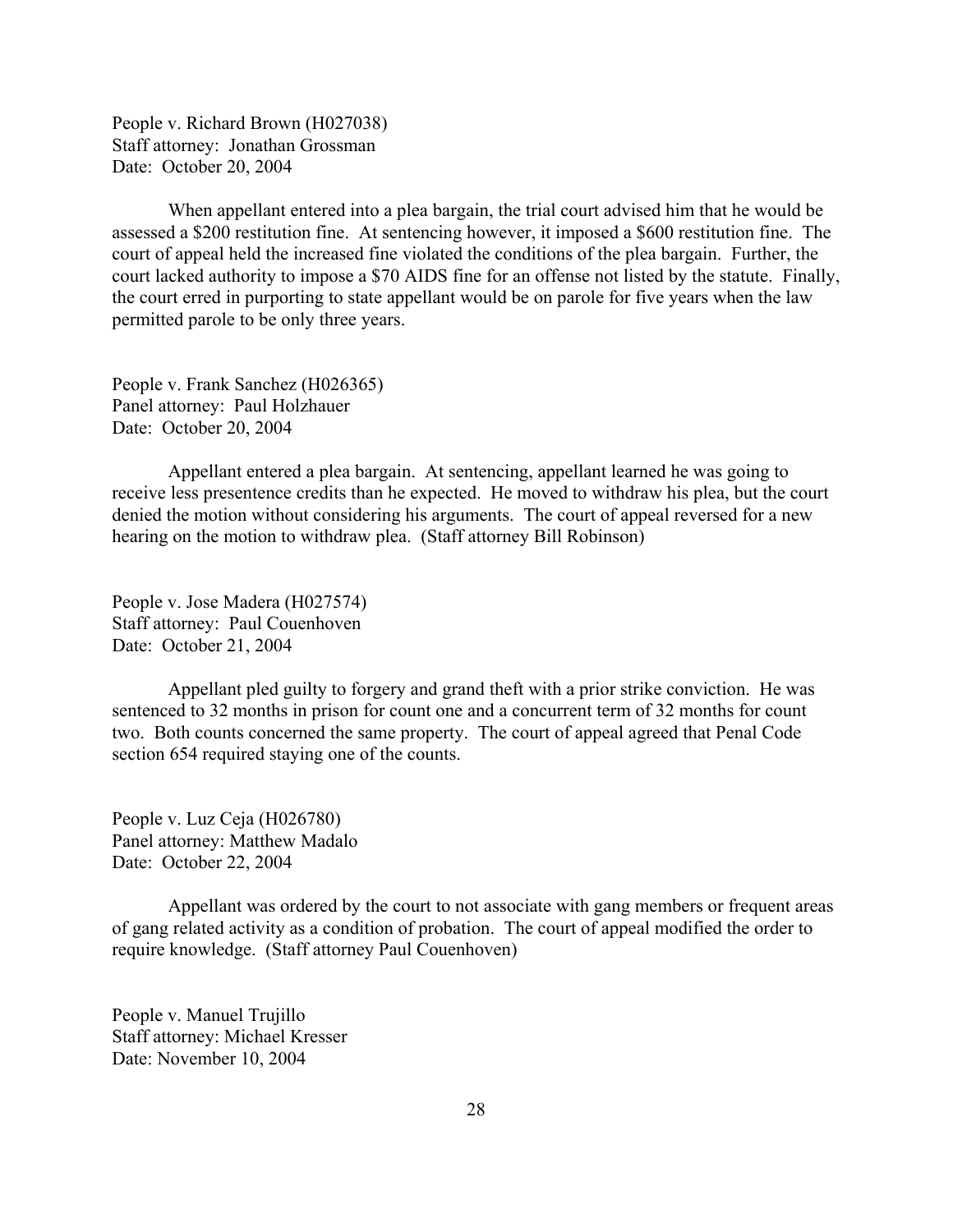The court agreed to strike the order for attorney fees because there was insufficient evidence of an ability to pay in this case when appellant was sentenced to prison.

People v. Diego Legaspi (H027525) Staff attorney: Paul Couenhoven Date: November 30, 2004

Appellant was placed on probation and assessed a \$400 restitution fine. Two years later, probation was revoked, and the court assessed a \$1000 restitution fine. The court of appeal reversed the second fine. The trial court can impose only one restitution fine.

People v. Rodney Anderson Panel attorney: Erik Babcock Date: December 3, 2004

The court of appeal struck an enhancement for being personally armed with a firearm (Pen. Code, § 12022, subd. (c)) when the underlying charge was conspiracy to manufacture methamphetamine. The enhancement does not attach to conspiracy. (Staff attorney William Robinson)

People v. Jose Pascua (H025888) Panel attorney: Keiran Manjarrez Date: December 16, 2004

A jury acquitted appellant of one count of residential burglary but convicted him of receiving stolen property. He was also found guilty of a separate burglary. The court sentenced him to prison and ordered he pay victim restitution for the residential burglary on the ground that he was involved to the extent he possessed the stolen property. The court of appeal reversed the restitution order as to the residential burglary. The victim's loss was not due to appellant receiving the stolen property. Further, since he was sentenced to prison, a restitution order could not be justified as a rehabilitative condition of probation. (Staff attorney Dallas Sacher)

People v. Christopher Lake (H026924) Panel attorney: Dean Johnson Date: December 16, 2004

Appellant was convicted of growing marijuana and placed on probation. The court ordered that he "not possess or consume alcohol or drugs or go to places where the same are sold or used." Appellant successfully claimed the probation condition was unconstitutionally vague and overbroad, as it would prevent him from going to the supermarket and could place him in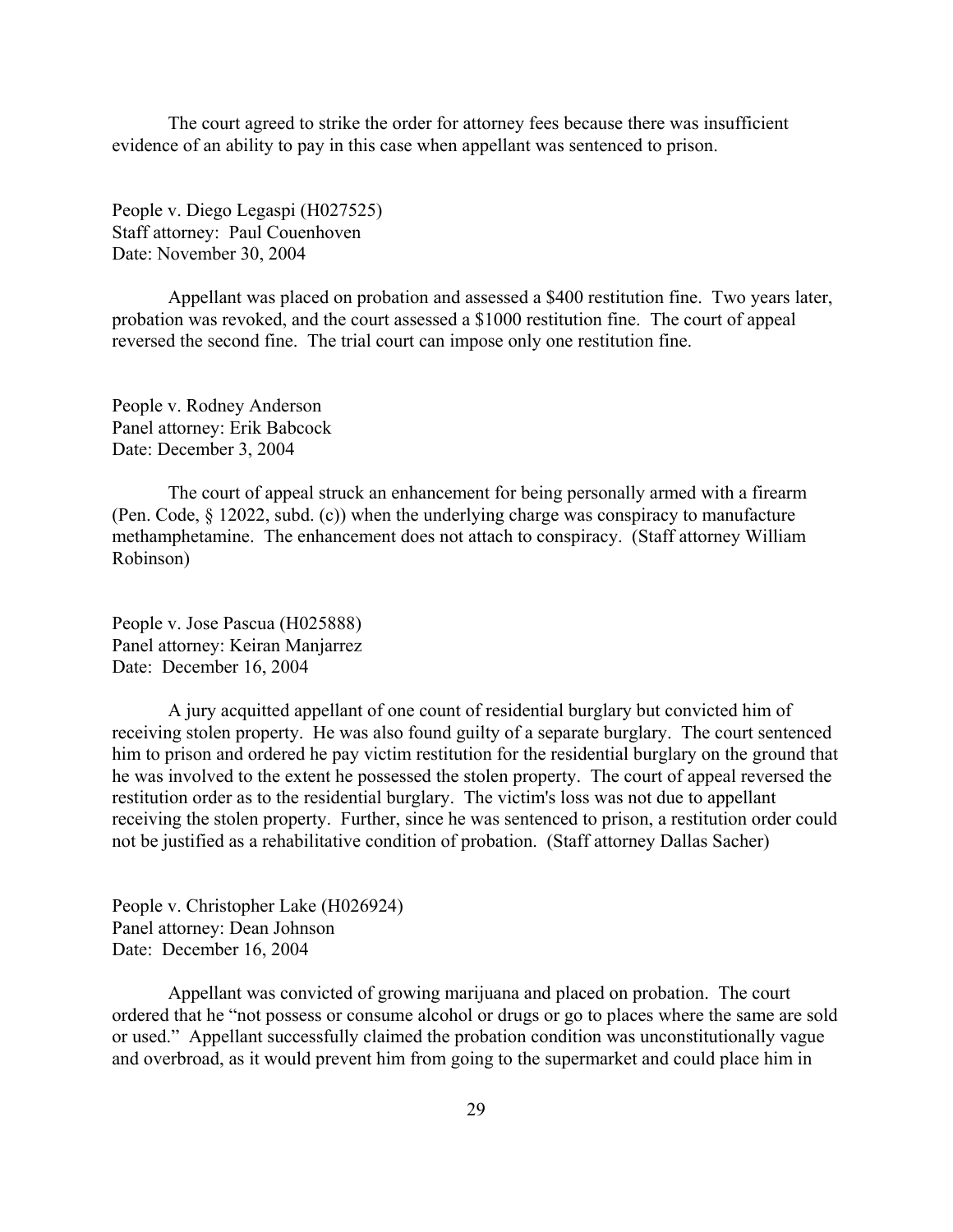violation without knowledge. The probation condition was modified to require that he "not possess or consume alcohol or drugs and not go to places where he knows drugs are used or sold or alcohol is the major item of sale." (Staff attorney Lori Quick)

People v. Mihn Tran (H027571) Staff attorney Lori Quick Date: December 17, 2004

The court sentenced appellant to prison and ordered that he pay \$1000 in attorney fees. The order for attorney fees was reversed because there was insufficient evidence he had the ability to pay.

People v. Robin Lammers (H036+89) Panel attorney: James Haworth Date: December 21, 2004

Appellant was convicted by jury in 1990 of fraud. He disappeared for 12 years, but he was eventually found and sentenced to prison. The court of appeal reversed the OR enhancement because there was insufficient evidence he was aware of his rights to a jury trial on the enhancement. Further, the court held that under Blakely, the trial court could not sentence him to the upper term. (Staff attorney Vicki Firstman)

People v. Jaime Hernandez (H026408) Panel attorney: Joseph Shipp Date: December 22, 2004

Appellant was found guilty of three counts of murder with a gang enhancement. The trial court imposed an additional ten years for the gang enhancement. The court of appeal held that subdivision (b) of Penal Code section 186.22 required that appellant not be eligible for parole for 15 years and the additional ten year term was unauthorized. Further, appellant should receive an additional four days of presentence credits. (Staff attorney Bill Robinson)

In re Leonel M. (H027351) Panel attorney: James Duffy Date: December 23, 2004

The court of appeal remanded the matter to the juvenile court to determine if six of the counts were felonies or misdemeanors and to require knowledge to the probation conditions. (Staff attorney Lori Quick)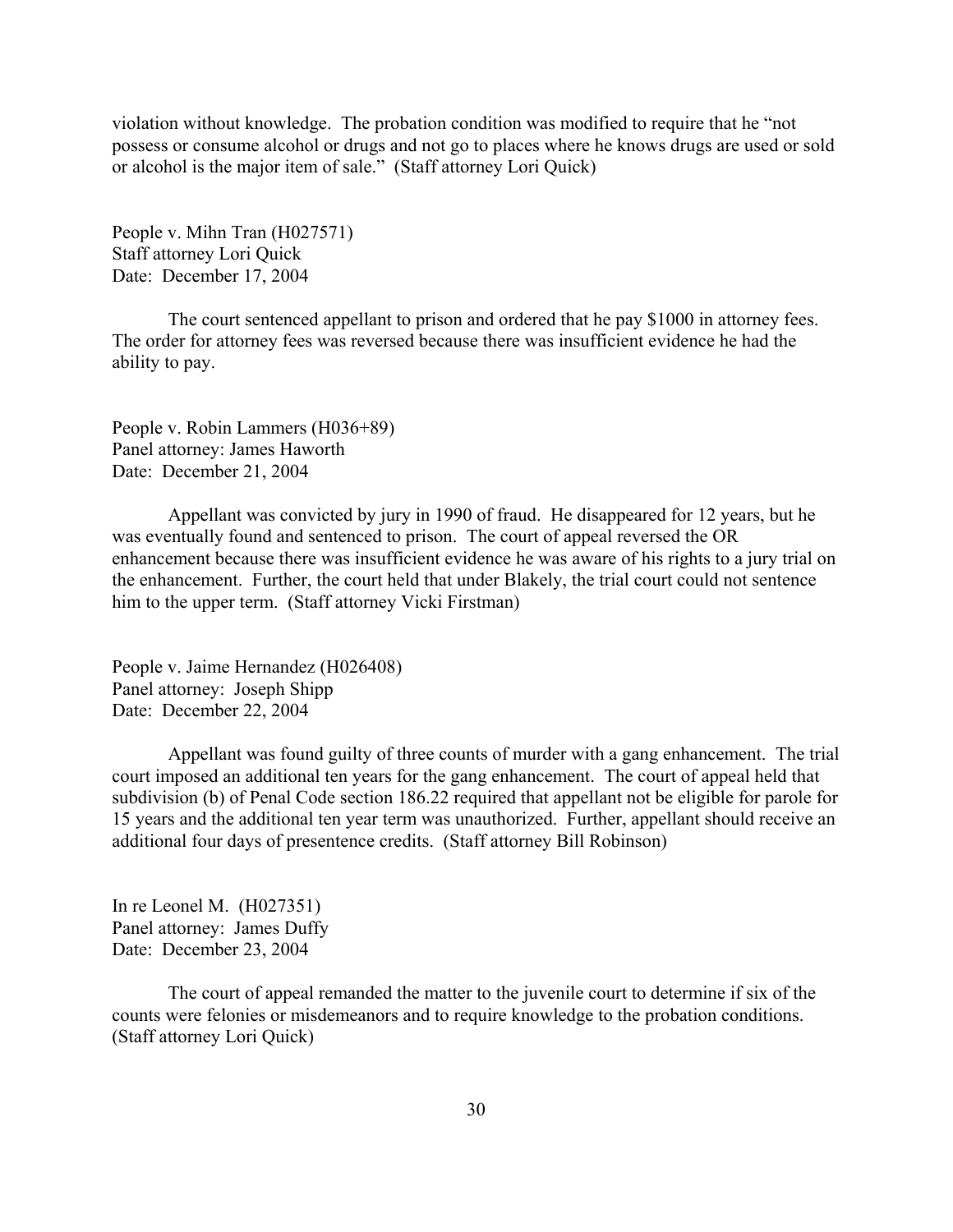<span id="page-30-0"></span>People v. Terry Braley (H027352) Panel attorney: Robert Angres Date: December 28, 2004

The court of appeal modified certain conditions of probation to require knowledge and prevent problems with the conditions being unconstitutionally vague. (Staff attorney Jonathan Grossman)

People v. Antonio Borquez (H026847) Panel attorney: Rachel Lederman Date: December 29, 2004

The court of appeal struck the order for attorney fees because there was insufficient evidence appellant had the ability to pay. (Staff attorney Paul Couenhoven)

### **DEPENDENCY CASES**

In re C.O. (H026783) Panel attorney: Catherine Czar Date: September 2, 2004

The juvenile court assumed jurisdiction over the 16 year old minor because she was being molested by her father. Over minor's objection, the court ordered reunification services, including visitation, with the father. The juvenile court did not believe the chances of reunification were great, but it believed there was insufficient evidence to deny services and that services could at least help restore the minor's relationship with the remainder of the family. The minor appealed. A divided court of appeal reversed, holding there was insufficient evidence to support the court's findings and rulings. (Staff attorney Jonathan Grossman)

In re William M. (H027377) Panel attorney: Deborah Dentler Date: December 7, 2004

Minor was three-fourths Indian. ICWA notice was not sent to several tribes and the notices that were sent did not provide enough information on how to intervene. Although the court of appeal did not believe the failure to provide information on intervening was prejudicial, it reversed so that notice could be sent to the remaining tribes. (Staff attorney Jonathan Grossman)

In re Alex D. (H027565) Panel attorney: Maureen Keaney Date: December 15, 2004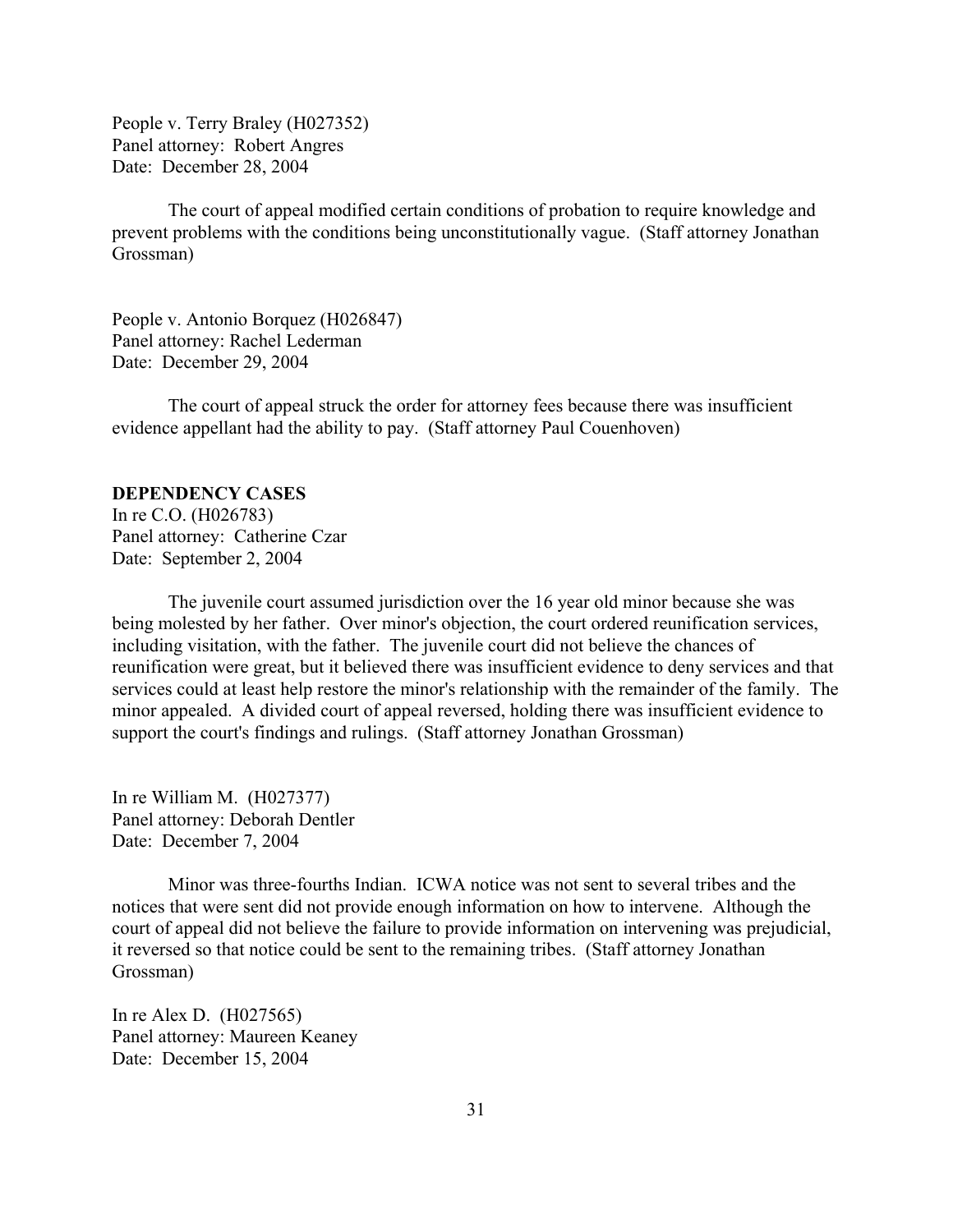<span id="page-31-0"></span>The court of appeal reversed the termination of parental rights because of inadequate notice as required under ICWA. The agency failed to provide information about the grandparents and failed to provide information about how the tribe could intervene. (Staff attorney Jonathan Grossman)

#### **HABEAS ORDERS TO SHOW CAUSE**

In re Natalie Lozano (H025798) Staff attorney: Dallas Sacher Date: January 21, 2004

Defendant was represented by counsel when he pled no contest to grand theft and petty theft with a prior conviction based on the same act. She filed a petition for writ of habeas corpus, alleging that trial counsel was incompetent for permitting to plead to both counts when the petty theft was a lesser included offense of the grand theft. After the court of appeal issued an order to show cause, the Attorney General conceded.

In re Dave Bautista (H026395) Panel attorney: Meredith Fahn Date: January 27, 2004

Bautista was charged with possessing for sale marijuana (Health & Saf. Code,  $\S$  11359.) He pled guilty in exchange to a 16 months prison sentence. He later learned the conviction was considered by the Immigration Service to be an aggravated felony. Had he pled guilty to transporting or selling marijuana (Health & Saf. Code, § 11360), this would not have been considered to be an aggravated felony. Trial counsel never considered negotiating for a more serious charge in exchange to more favorable immigration consequences. The court of appeal issued an order to show cause. (Staff attorney Vicki Firstman)

In re Edward Smith (H026733) Panel attorney: Peter Goldsheider Date: May 20, 2004

Smith was convicted at trial of offering to sell methamphetamine and possessing more than two ounces of methamphetamine for sale. He presented an entrapment defense. He filed a habeas petition alleging that he decided not to testify at trial because he was told that he would be impeached with prior misdemeanor convictions for statutory rape, drug possession, and being under the influence of drugs, as well as a pending misdemeanor charge of burglary. The court indicated the convictions would be admitted to prevent the jury from inferring appellant was a law abiding citizen. Trial counsel did not seek to exclude the evidence. In seeking relief, he alleged that the evidence was inadmissible because the propensity of the defendant is not an issue in presenting the entrapment defense in California and they were not crimes of moral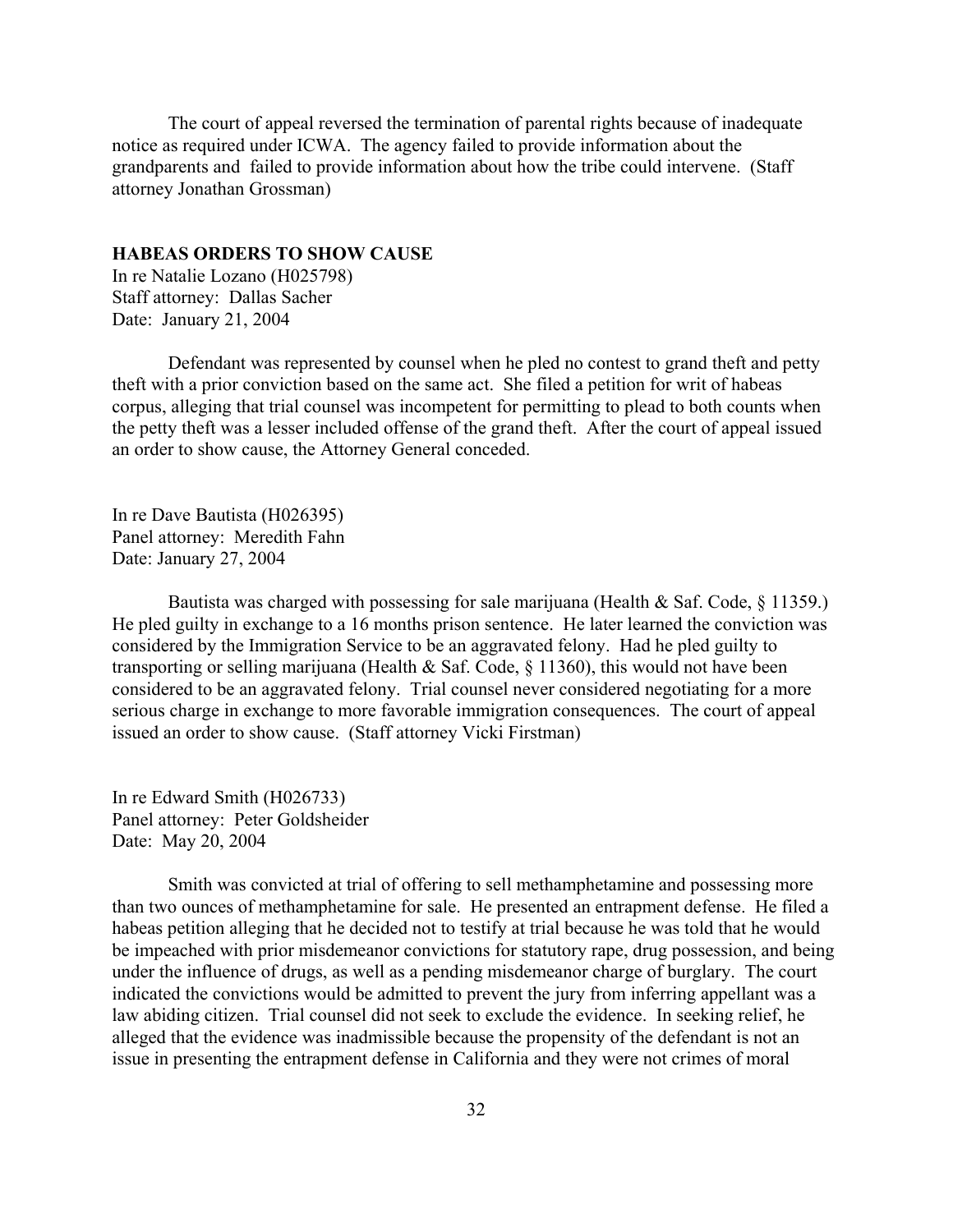turpitude. (Staff attorney Paul Couenhoven)

John Pau v. Superior Court (H027121) Staff attorney: Paul Couenhoven Date: August 13, 2004

Pau filed a habeas corpus petition in the superior court. The court appointed counsel and issued an order to show cause. On November 10, 2003, the People conceded he was entitled to relief. On December 6, 2003, Pau wrote to the district attorney's office complaining that it had not complied with the court's order to show cause. On February 2, 2004, Pau wrote to the superior court, stating he has not received any relief and he had not been able to contact counsel since the appointment. On February 27, 2004, Pau filed a petition for writ of mandate in the court of appeal. On May 10, 2004, the court of appeal appointed counsel and issued an order to show cause. The People responded the issue was moot because all that remained was to execute the superior court order. Yet nothing has happened. The court of appeal granted the writ and directed the superior court to provide the appropriate relief on the habeas corpus petition.

Thomas Barrett (H026256) Panel attorney: David Martin Date: December 8, 2004

Barrett was charged with felony DUI with two prior strike convictions. He pled open with the promise that he could bring a Romero motion. The motion was denied, and he was eventually sentenced to serve 25 years to life in prison. He moved to withdraw his plea, claiming trial counsel promised him he would receive probation. Trial counsel denied the allegation. In the court of appeal, a habeas corpus petition was filed with evidence that trial counsel was found to make the same promise to other clients despite her initial denials. The court issued an order to how cause. (Staff attorney William Robinson)

In re Bardamiano Arreguin (H026516) Panel attorney: Tutti Hacking Date: December 17, 2004

Defendant was convicted of conspiracy to manufacture methamphetamine. Police paid an informant for information at the rate of \$400 per pound of methamphetamine seized. Based solely on information provided by the informant, the police seized from defendant's home eight pounds of a substance which presumptively tested positive for meth. Retained counsel had an expert witness who would have testified that the evidence was consistent with the defendant being set up by the informant. Trial counsel did not call the expert, however, because defendant ran out of funds to pay the witness fees. Trial counsel failed to ask the court for witness fees given the defendant's new status as indigent. Trial counsel also failed to call character witnesses